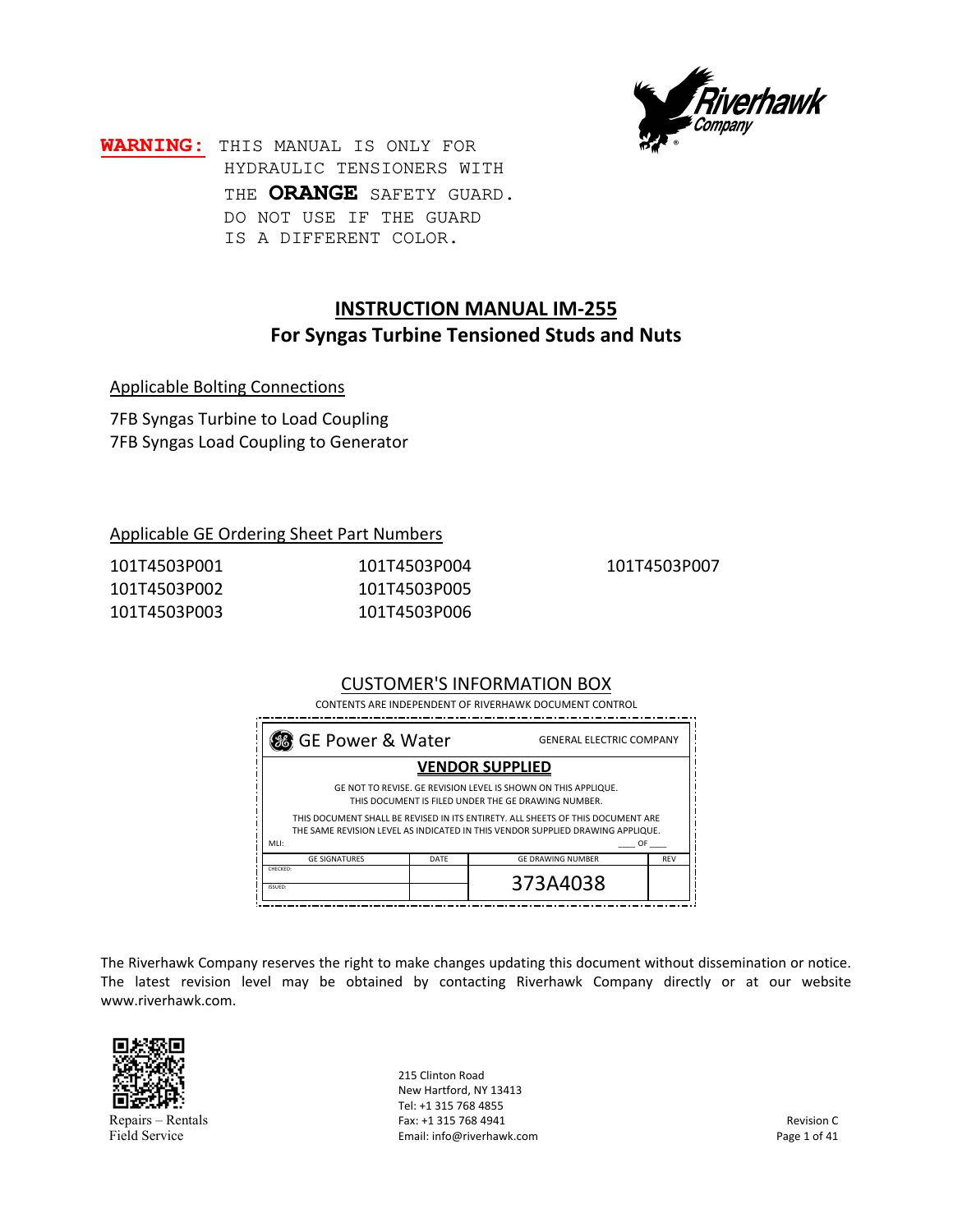# **Table of Contents**

| Section                                   | Description                                  | Page<br>Number |
|-------------------------------------------|----------------------------------------------|----------------|
| 1.0                                       | <b>Cautions and Safety Warnings</b>          |                |
| 2.0                                       | Scope and GE Part Number Cross-Reference     | 4              |
| 3.0                                       | <b>Quick Check-List</b>                      | 5              |
| 4.0                                       | <b>General Preparations</b>                  | 13             |
| 5.0                                       | Hardware Set Preparations                    | 15             |
| 6.0                                       | Nut and Stud Assembly                        | 17             |
| 7.0                                       | <b>Hydraulic Equipment Preparations</b>      | 20             |
| 8.0                                       | Assembly of Tensioner on Stud                | 22             |
| 9.0<br><b>Stud Pulling and Tensioning</b> |                                              | 26             |
| 10.0                                      | <b>Thread Locking</b>                        | 29             |
| 11.0                                      | Stud/Nut Removal                             | 30             |
| 12.0                                      | Storage                                      | 31             |
| 13.0                                      | <b>Frequently Asked Questions</b>            | 32             |
| 14.0                                      | <b>Revision History</b>                      | 34             |
| Appendix A1                               | <b>EC Declaration of Conformity</b>          | 35             |
| Appendix A2                               | <b>UKCA Declaration of Conformity</b>        | 36             |
| Appendix B1                               | <b>Hydraulic Fittings</b>                    | 37             |
| Appendix B2                               | Puller Screw Release Tape                    | 38             |
| Appendix B3                               | Hydraulic Tensioner's Burst Disc Replacement | 39             |

CUSTOMER'S INFORMATION BOX





215 Clinton Road New Hartford, NY 13413 Tel: +1 315 768 4855 Fax: +1 315 768 4941 Email: info@riverhawk.com

 $\overline{\phantom{a}}$ 

373A4038 ļį Ţ \_\_\_\_\_\_\_\_\_\_\_\_\_\_\_\_\_\_\_\_\_\_\_\_\_\_

Revision C

Page 2 of 41

REV

į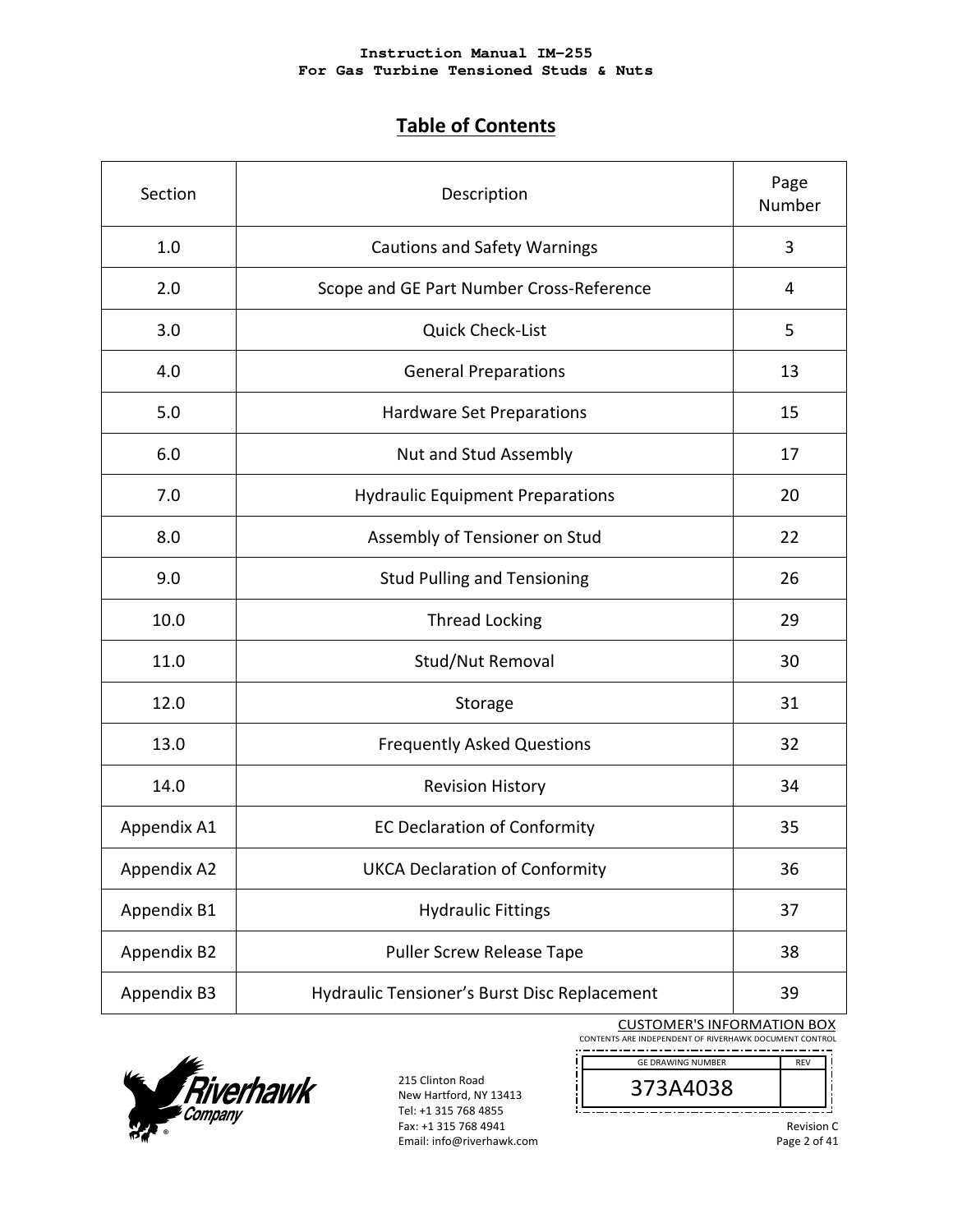| Appendix C1 | 18-Bolt Tensioning Pattern (GT-LC) Record Sheet  | 40 |
|-------------|--------------------------------------------------|----|
| Appendix C2 | 16-Bolt Tensioning Pattern (LC-GEN) Record Sheet | 41 |

### **1.0 Cautions and Safety Warnings**

### **NOTICE**

As of summer 2011, this manual is to be used in relation to the interlocking style tensioner. This new tensioner can be identified buy its ORANGE safety guard. Note: yellow guarded tensioner requires the use of different set of instructions, consult Riverhawk for assistance

# **TO AVOID FAILURE, ENSURE SAFETY AND PROPER OPERATION THE TENSIONER AND INERLOCK SAFETY GUARD MUST INSTALLED ON THE FLANGE BEFORE TENSIONING BEGINS. DO NOT USE THE TENSIONER ASSEMBLY AT ANY PRESSURE UNLESS THE TOOL IS INSTALLED ON THE FLANGE.**

### **WARNING**

Improper tool use and the failure to follow the correct procedures are the primary root causes of tool failures and personal injuries. A lack of training or experience can lead to incorrect hardware installation or incorrect tool use. Only trained operators with careful, deliberate actions should use hydraulic tensioners. Contact Riverhawk Company with any training needs.

#### **WARNING**

Risk of high pressure fluid injection. Riverhawk tools operate under high pressure. Thoroughly inspect all hoses and connections for damage or leaks prior to using this equipment.

### **CAUTION**

Personal injury and equipment damage can occur if the puller screw is not securely engaged with the conical thread of the stud. Proper engagement is achieved when the puller screw is tight in the stud and is not cross‐threaded into the conical thread.

#### **WARNING**

The proper personal protective equipment must be worn at all times. Riverhawk recommends at a minimum, safety glasses, long sleeve shirt, hard hat, heavy work gloves, and steel toe shoes.

### **WARNING**

The safety guard MUST be in place and hands kept out of designated areas at all times when the tensioner is pressurized otherwise personal injury can occur.



215 Clinton Road New Hartford, NY 13413 Tel: +1 315 768 4855 Fax: +1 315 768 4941 Email: info@riverhawk.com

| CUSTOMER'S INFORMATION BOX                             |            |  |
|--------------------------------------------------------|------------|--|
| CONTENTS ARE INDEPENDENT OF RIVERHAWK DOCUMENT CONTROL |            |  |
|                                                        |            |  |
| <b>GE DRAWING NUMBER</b>                               | <b>REV</b> |  |
| 373A4038                                               |            |  |
|                                                        |            |  |

 $\overline{C}$ 

Revision C Page 3 of 41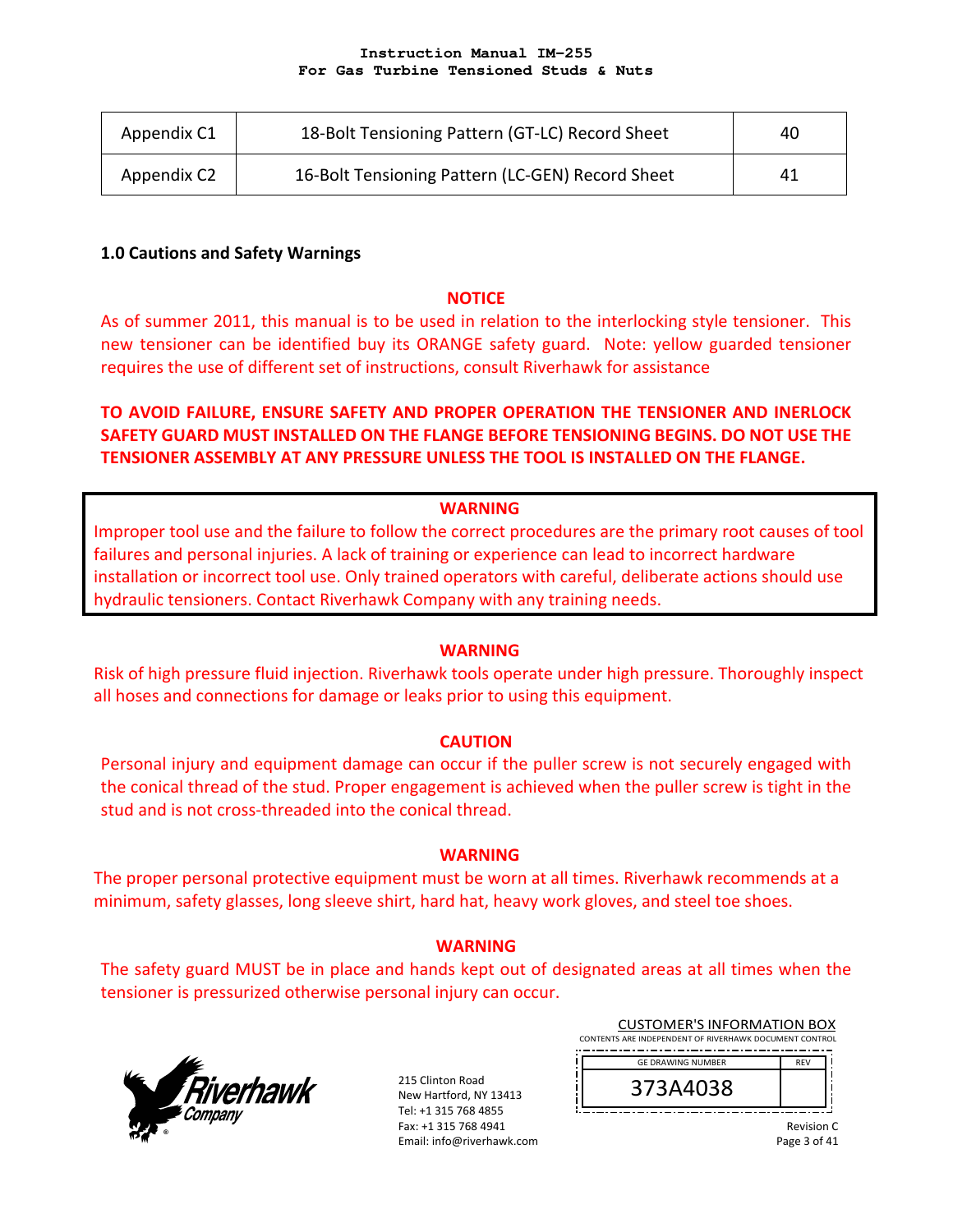### **CAUTION**

# DO NOT EXCEED THE MAXIMUM PRESSURE MARKED ON THE TENSIONER. Excessive pressure can damage the stud and the puller screw.

#### **WARNING:**

**Keep hands clear of the tool while the pressure is building up.** This includes the pin wrench for tightening the spanner ring (nut). Once the tool is stabilized at pressure then and only then can the nut be tightened. This reduces the potential of personal injury.

**Note:** Before threading the puller screw into the stud, carefully check the cleanliness of both the stud's and the puller screw's conical threads. Apply a light coat of clean turbine oil or a spray lubricant to the puller screw. Do not use "Never Seize" on the conical threads. This procedure will ease assembly and assure positive mating of the threads before tightening.

### **2.0 Scope**

This document describes the steps to install a set of hardware containing the studs and nuts supplied by Riverhawk Company at the turbine/coupling and coupling/generator connections. This hardware is depicted on the following drawings. These drawings as well as tooling drawings form part of this manual.

| <b>GE Ordering Sheet</b><br>Part Number | <b>GE Drawing</b><br>Number for<br>Hardware Set | Riverhawk<br>Hardware Set<br>Part Number | Hardware Set Description                                                          |
|-----------------------------------------|-------------------------------------------------|------------------------------------------|-----------------------------------------------------------------------------------|
| 101T4503P001<br>101T4503P002#           | 359B2514                                        | HF-0771                                  | $2-1/4$ " and $2-3/4$ " Hardware<br>Set for 7F (both ends of load<br>coupling)    |
| 101T4503P003#                           | n/a                                             | n/a                                      | $2-1/4$ " and $2-3/4$ " Installation<br>tooling only (includes Hydraulic<br>pump) |
| 101T4503P004                            | 359B2539                                        | HF-2447                                  | 2-1/4" Hardware Set for 7F<br>(turbine end of load coupling)                      |



215 Clinton Road New Hartford, NY 13413 Tel: +1 315 768 4855 Fax: +1 315 768 4941 Email: info@riverhawk.com

| CONTENTS ARE INDEPENDENT OF RIVERHAWK DOCUMENT CONTROL |            |
|--------------------------------------------------------|------------|
| <b>GE DRAWING NUMBER</b>                               | <b>REV</b> |
| 373A4038                                               |            |

Page 4 of 41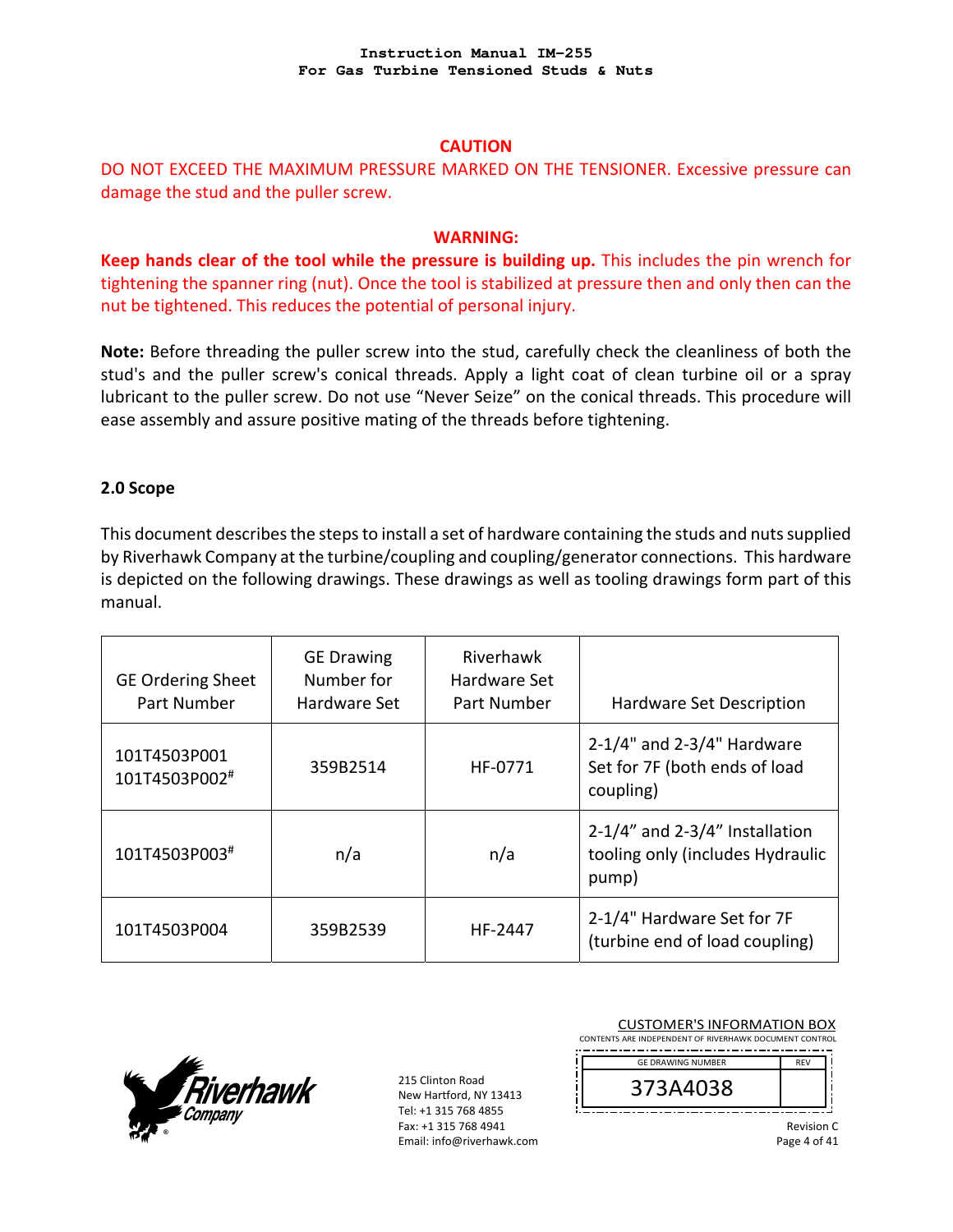| 101T4503P005  | 359B2520 | HF-0803 | 2-3/4" Hardware Set for 7F<br>(generator end of load<br>coupling)                                                         |
|---------------|----------|---------|---------------------------------------------------------------------------------------------------------------------------|
| 101T4503P006# | n/a      | n/a     | Hydraulic Tensioner for 2-1/4"<br>hardware (Hydraulic pump and<br>hardware set are not included<br>with this part)        |
| 101T4503P007# | n/a      | n/a     | Hydraulic Tensioner for 2-3/4"<br>hardware (Hydraulic pump and<br>hardware set are <b>not</b> included<br>with this part) |

# denotes GE part numbers that include installation tooling

### **3.0 Quick Checklist**

The following checklist is intended as a summary of the steps needed to use the Riverhawk‐supplied equipment. New personnel or those experienced personnel who have not used the Riverhawk equipment recently are encouraged to read the entire manual.

### **EQUIPMENT INSPECTION**

- □ Check oil level in hydraulic pump.
- □ Check air pressure at 80 psi [5.5 bar] minimum. (For air‐driven pumps)
- □ Check hydraulic hose for any damage.
- □ Test pump.
- □ Inspect tensioner for any damage.

#### **NUT AND STUD PREPARATION**

- □ Inspect studs and nuts for any damage.
- □ Clean the studs and nuts.



215 Clinton Road New Hartford, NY 13413 Tel: +1 315 768 4855 Fax: +1 315 768 4941 Email: info@riverhawk.com

| CONTENTS ARE INDEPENDENT OF RIVERHAWK DOCUMENT CONTROL |            |  |
|--------------------------------------------------------|------------|--|
| <b>GE DRAWING NUMBER</b>                               | <b>RFV</b> |  |
| 373A4038                                               |            |  |

CUSTOMER'S INFORMATION BOX

Revision C Page 5 of 41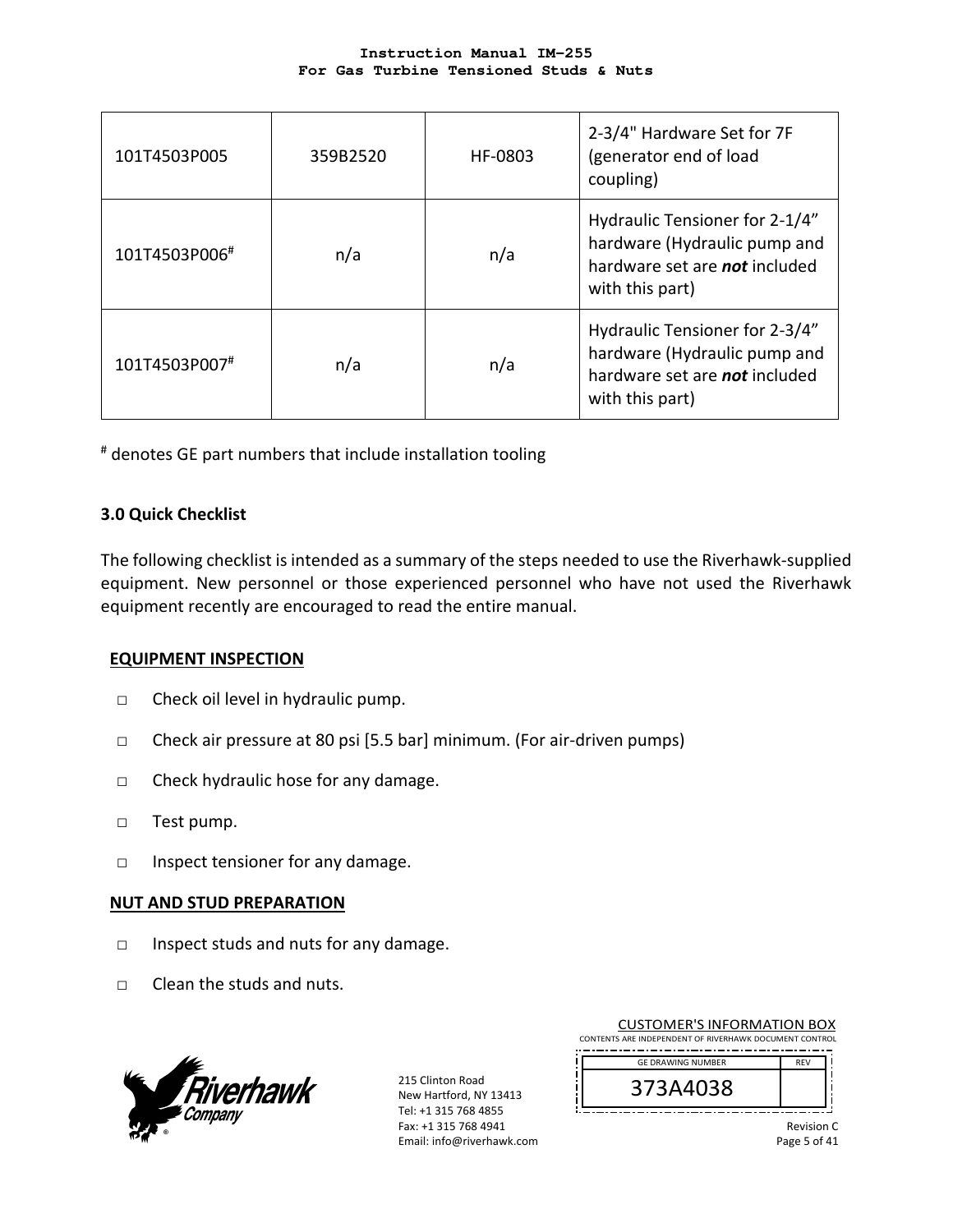- □ Measure stud lengths. **(VERY IMPORTANT)**
- □ Install studs and nuts into the flange.
- □ Set stick-out dimension on the coupling side of the flange.
- □ Hand tighten nuts on generator side of flange.
- □ Verify stick‐out measurement **(VERY IMPORTANT)**

#### **Tensioning (Stud Installation GAS TURBINE END)**

- $\Box$  Check tensioner's drawing for correct parts and part numbers.
- □ Apply a light coat of clean turbine oil or spray lubricant to the puller screw. **DO NOT USE "NEVER SEIZE" ON THE CONICAL THREADS.**
- $\Box$  Install spanner ring onto the nut.
- $\Box$  Install one puller screw release tape strip into stud. (Appendix B2)
- $\Box$  Thread puller screw onto the stud.
- □ Insert Allen wrench into the back side of the stud to stop the stud from rotating when installing the puller screw.
- $\Box$  Using an Allen wrench, tighten the puller screw. Then back off puller screw 1/2 a turn.
- $\Box$  Retighten puller screw by hand until it is fully inserted. DO NOT BACK OFF PULLER SCREW.
- $\Box$  Slide foot over the puller screw and orientate into position.
- □ Thread the tensioner onto puller screw. Lightly turn the tensioner onto the puller screw until it stops. The gap between the foot and tensioner is about 1/16" to 3/16"
- $\Box$  Place guard over tensioner and position guide pin into the hole in the backside of the stud.



215 Clinton Road New Hartford, NY 13413 Tel: +1 315 768 4855 Fax: +1 315 768 4941 Email: info@riverhawk.com

| <b>CUSTOMER'S INFORMATION BOX</b>                      |            |  |
|--------------------------------------------------------|------------|--|
| CONTENTS ARE INDEPENDENT OF RIVERHAWK DOCUMENT CONTROL |            |  |
|                                                        |            |  |
| <b>GE DRAWING NUMBER</b>                               | <b>RFV</b> |  |
| 373A4038                                               |            |  |
|                                                        |            |  |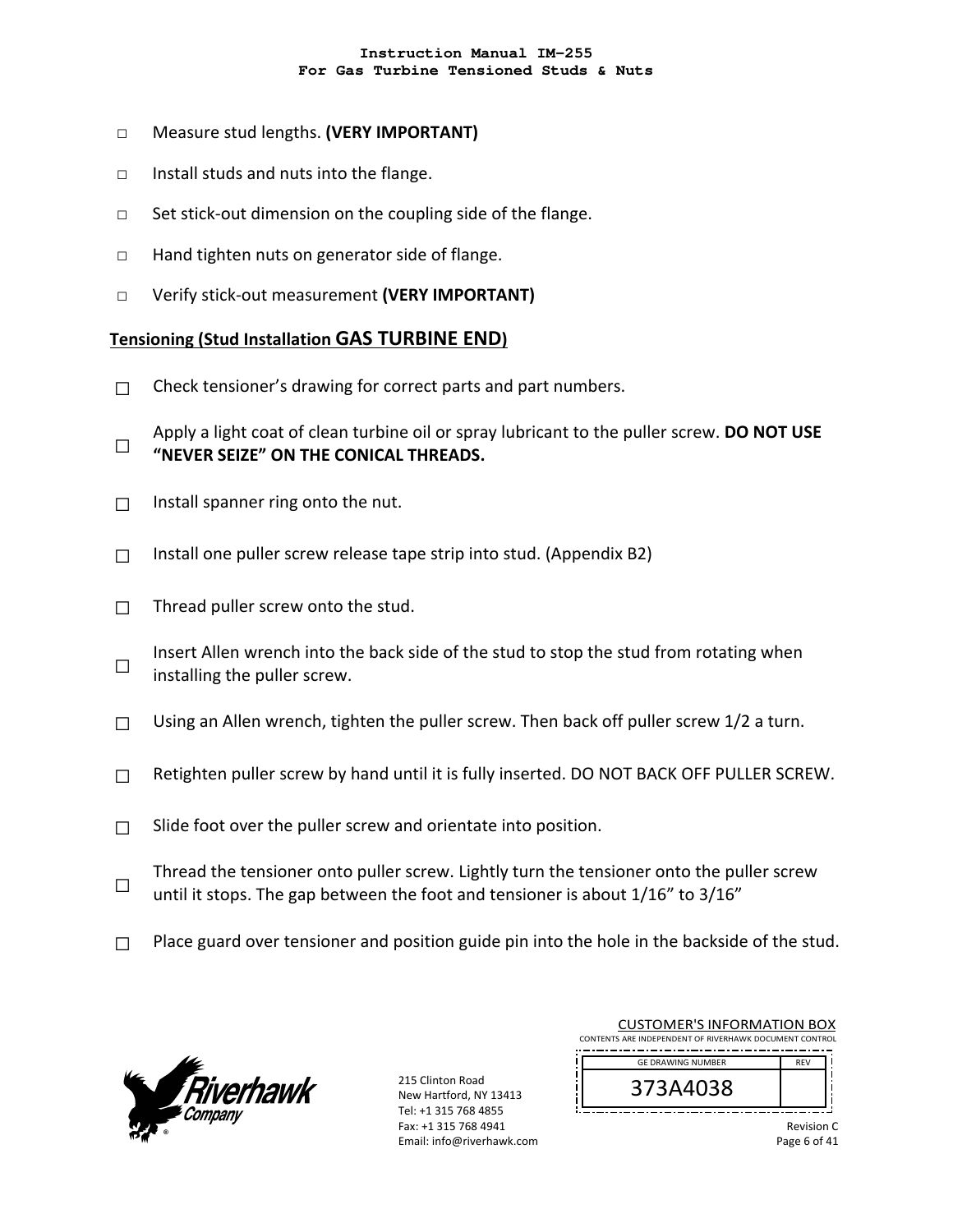- $\Box$  Tighten knurled interlock fitting by hand until it presses firmly against tensioner. (no gap)
- $\Box$  Slide and engage customer connector from rear of guard to lock tensioner into place.
- $\Box$  Tension to 50%. Consult manual for correct pressure.
- $\Box$  Use the pin wrench in the spanner ring to tighten nut.
- $\Box$  Release pressure and allow the tensioner to fully retract.
- $\Box$  Disconnect the hose from the tensioner.
- $\Box$  Loosen the knurled fitting and remove the safety guard.

□ Unscrew the tensioner from the puller screw. Use **caution** to ensure that hands are not between the tensioner and the coupling when the tensioner becomes disengaged from the puller screw.

- $\Box$  Remove the foot.
- $\Box$  Remove the puller screw from the stud.
- $\Box$  Remove the spanner ring from the nut and move to the next stud in the pattern.
- $\Box$  Tension all studs to 50% before proceeding to final pressure.
- $\Box$  Repeat the above steps at the final pressure.
- □ Measure the final stud length and record on the stretch datasheets. Calculate the stretch and verify per section 9.2
- $\Box$  Torque the nuts' set screws per section 10



215 Clinton Road New Hartford, NY 13413 Tel: +1 315 768 4855 Fax: +1 315 768 4941 Email: info@riverhawk.com

| <b>CUSTOMER'S INFORMATION BOX</b>                      |            |  |
|--------------------------------------------------------|------------|--|
| CONTENTS ARE INDEPENDENT OF RIVERHAWK DOCUMENT CONTROL |            |  |
| <b>GE DRAWING NUMBER</b>                               | <b>RFV</b> |  |
| 373A4038                                               |            |  |

Revision C

Page 7 of 41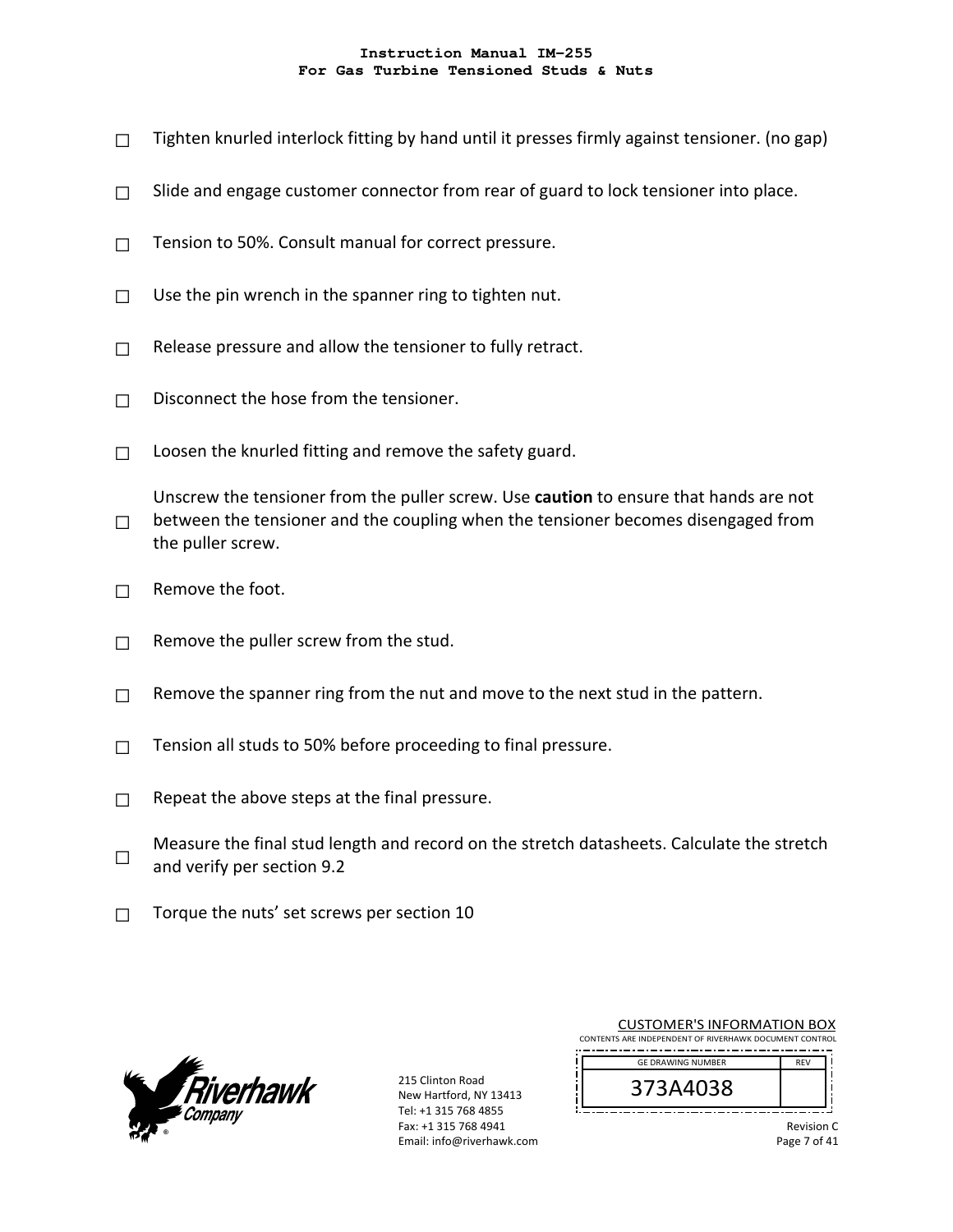## **Tensioning (Stud Installation GENERATOR END)**

- $\Box$  Check tensioner's drawing for correct parts and part numbers.
- □ Apply a light coat of clean turbine oil or spray lubricant to the puller screw. **DO NOT USE "NEVER SEIZE" ON THE CONICAL THREADS.**
- $\Box$  Install spanner ring onto the nut.
- $\Box$  Install one puller screw release tape strip into stud. (Appendix B2)
- $\Box$  Thread puller screw onto the stud.
- □ Insert Allen wrench into the back side of the stud to stop the stud from rotating when installing the puller screw.
- $\Box$  Using an Allen wrench, tighten the puller screw. Then back off puller screw 1/2 a turn.
- □ Retighten puller screw by hand until it is fully inserted. **DO NOT BACK OFF PULLER SCREW**.
- $\Box$  Install retention studs into adjacent studs, both sides of the puller screw.
- □ Install backside guard covering stud to be tensioned, and lightly threaded into backside of adjacent studs.
- $\Box$  Slide foot over the puller screw and orientate into position.
- □ Thread the tensioner onto puller screw. Lightly turn the tensioner onto the puller screw until it stops. The gap between the foot and tensioner is about 1/16" to 3/16"
- $\Box$  Place guard over tensioner and position locating cutouts onto retention studs.
- □ Tighten knurled interlock fitting by hand until it presses firmly against tensioner (no gap). This will also seat retention studs into guard's locating cutouts.
- $\Box$  Slide and engage customer connector from rear of guard to lock tensioner into place.



215 Clinton Road New Hartford, NY 13413 Tel: +1 315 768 4855 Fax: +1 315 768 4941 Email: info@riverhawk.com

| <b>CUSTOMER'S INFORMATION BOX</b>                      |            |  |
|--------------------------------------------------------|------------|--|
| CONTENTS ARE INDEPENDENT OF RIVERHAWK DOCUMENT CONTROL |            |  |
| <b>GE DRAWING NUMBER</b>                               | <b>RFV</b> |  |
| 373A4038                                               |            |  |

Revision C Page 8 of 41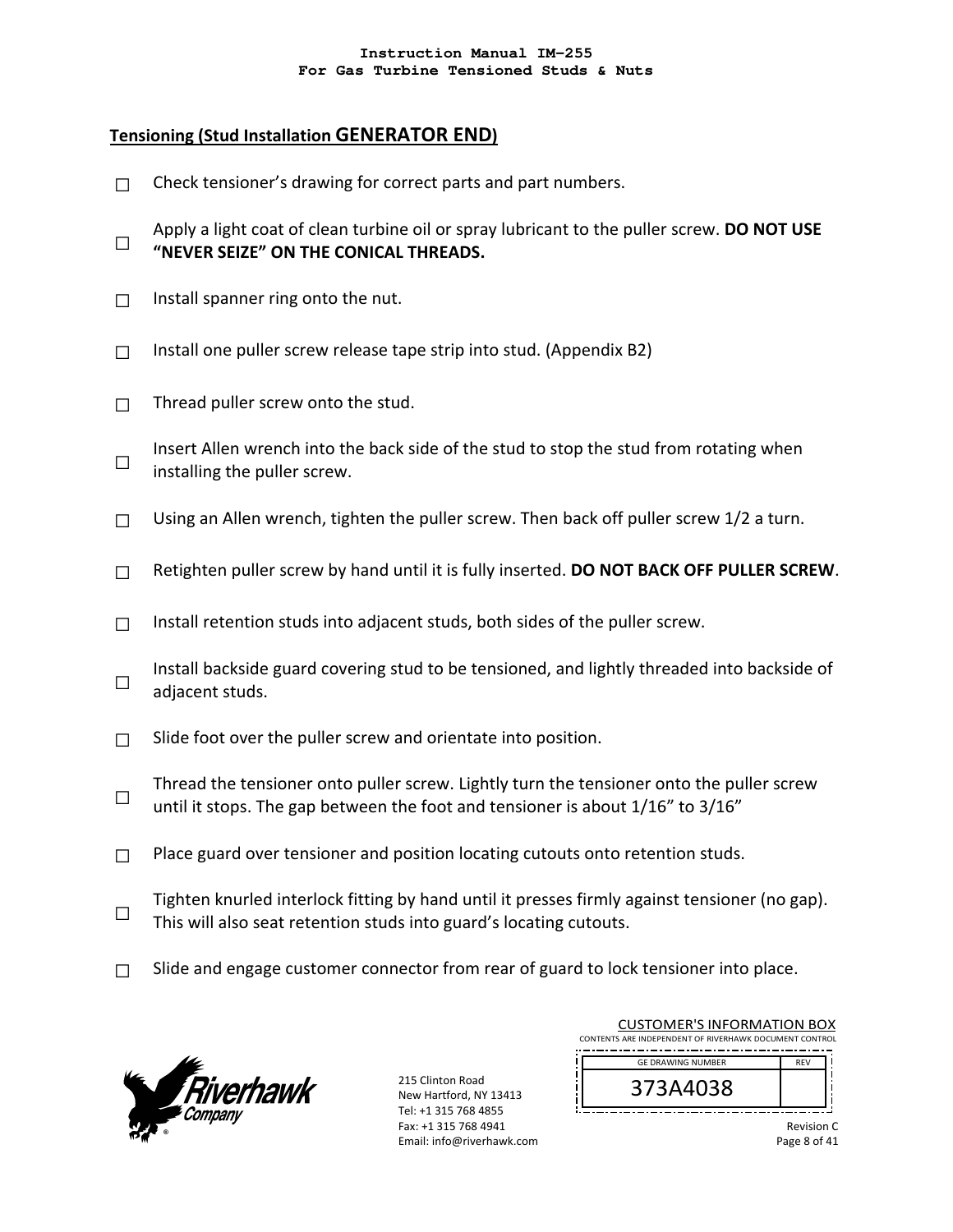- $\Box$  Tension to 50%. Consult manual for correct pressure.
- $\Box$  Use the pin wrench in the spanner ring to tighten nut.
- $\Box$  Release pressure and allow the tensioner to fully retract.
- $\Box$  Disconnect the hose from the tensioner.
- $\Box$  Loosen the knurled fitting and remove the safety guard.

 $\square$  between the tensioner and the coupling when the tensioner becomes disengaged from Unscrew the tensioner from the puller screw. Use **caution** to ensure that hands are not the puller screw.

- $\Box$  Remove the foot from puller screw.
- $\Box$  Remove the puller screw from the stud and retention studs.
- $\Box$  Remove the spanner ring from the nut and move to the next stud in the pattern.
- $\Box$  Tension all studs to 50% before proceeding to final pressure.
- $\Box$  Repeat the above steps at the final pressure.
- □ Measure the final stud length and record on the stretch datasheets. Calculate the stretch and verify per section 9.2
- $\Box$  Torque the nuts' set screws per section 10

# **Detensioning (Stud Removal GAS TURBINE END)**

 $\Box$  Loosen the nuts' set screws



215 Clinton Road New Hartford, NY 13413 Tel: +1 315 768 4855 Fax: +1 315 768 4941 Email: info@riverhawk.com

| <b>CUSTOMER'S INFORMATION BOX</b><br>CONTENTS ARE INDEPENDENT OF RIVERHAWK DOCUMENT CONTROL |            |  |
|---------------------------------------------------------------------------------------------|------------|--|
| <b>GE DRAWING NUMBER</b>                                                                    | <b>REV</b> |  |
|                                                                                             |            |  |

Revision C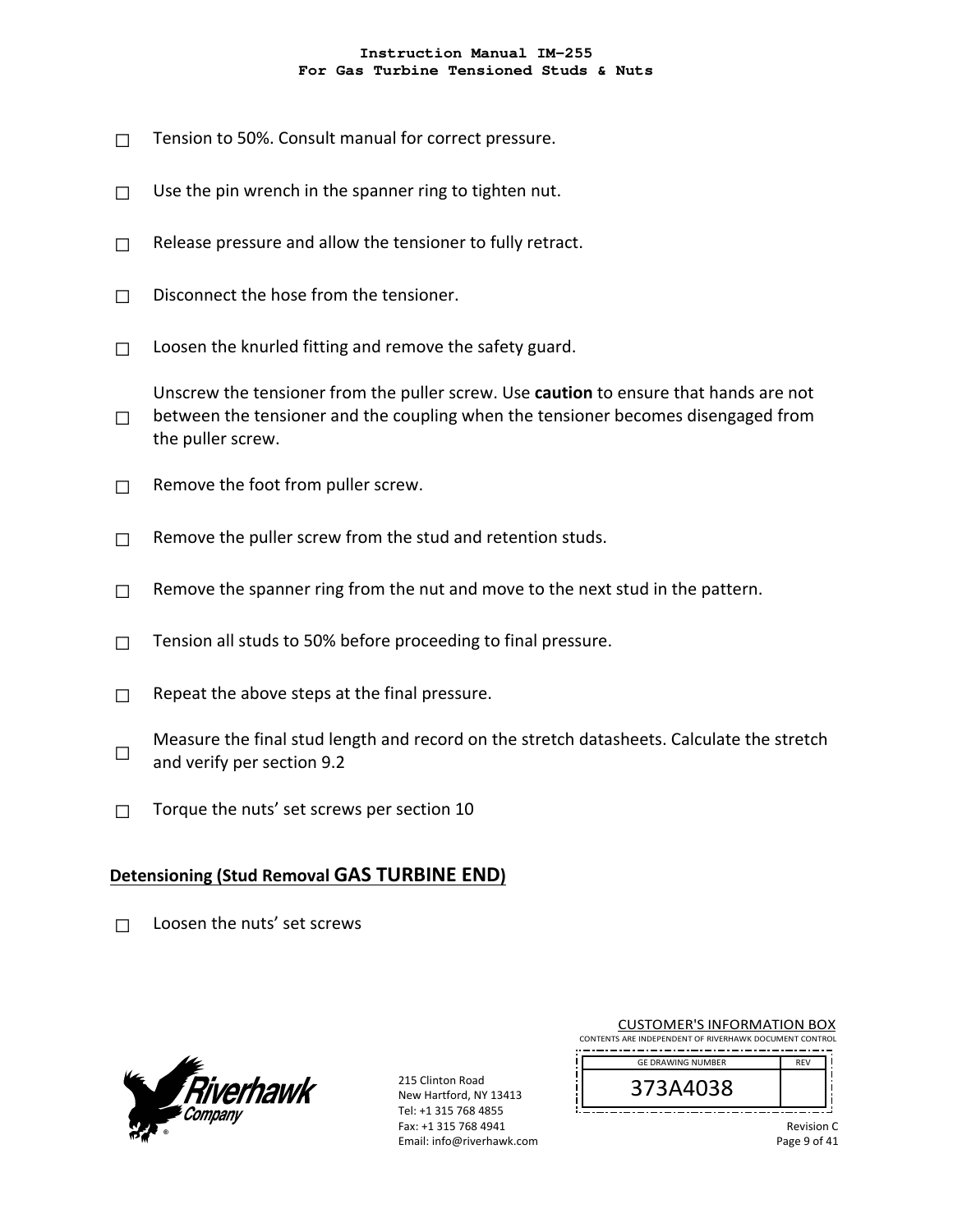Inspect and clean studs' conical threads. **Do not continue until ALL debris is removed** 

- □ from the threads! Refer to instruction manual IM-220. Do not try to use the tensioner to **remove a damaged stud!**
- □ **"NEVER SEIZE" ON THE CONICAL THREADS.** Apply a light coat of clean turbine oil or spray lubricant to the puller screw. **DO NOT USE**
- $\Box$  Install the spanner ring onto the nut.
- $\Box$  Thread the puller screw onto the stud.
- $\Box$  Using an Allen wrench, tighten the puller screw. Then back off the puller screw 1/2 a turn.
- □ Lightly retighten the puller screw by hand until it is fully inserted. **DO NOT BACK OFF THE PULLER SCREW.**
- $\Box$  Slide the foot over the puller screw and orientate into position.
- □ Thread the tensioner onto the puller screw. Lightly turn the tensioner onto the puller screw until it stops. The gap between the foot and tensioner is about 1/16" to 3/16".
- □ Place the safety guard over the tensioner and position the guide pin into the hole in the backside of the stud.
- □ Tighten the knurled interlock fitting by hand until it firmly presses against the tensioner. (no gap).
- □ Slide and engage the custom connector from the rear of the safety guard to lock the tensioner into place.
- $\Box$  Apply the final pressure.
- $\Box$  Loosen the nut with the spanner ring and pin wrench.
- $\Box$  Release the hydraulic pressure and allow the tensioner to fully retract.
- $\Box$  Disconnect the hose from the tensioner.



215 Clinton Road New Hartford, NY 13413 Tel: +1 315 768 4855 Fax: +1 315 768 4941 Email: info@riverhawk.com

| <b>CUSTOMER'S INFORMATION BOX</b><br>CONTENTS ARE INDEPENDENT OF RIVERHAWK DOCUMENT CONTROL |            |  |
|---------------------------------------------------------------------------------------------|------------|--|
| <b>GE DRAWING NUMBER</b>                                                                    | <b>RFV</b> |  |
| 373A4038                                                                                    |            |  |

Revision C

Page 10 of 41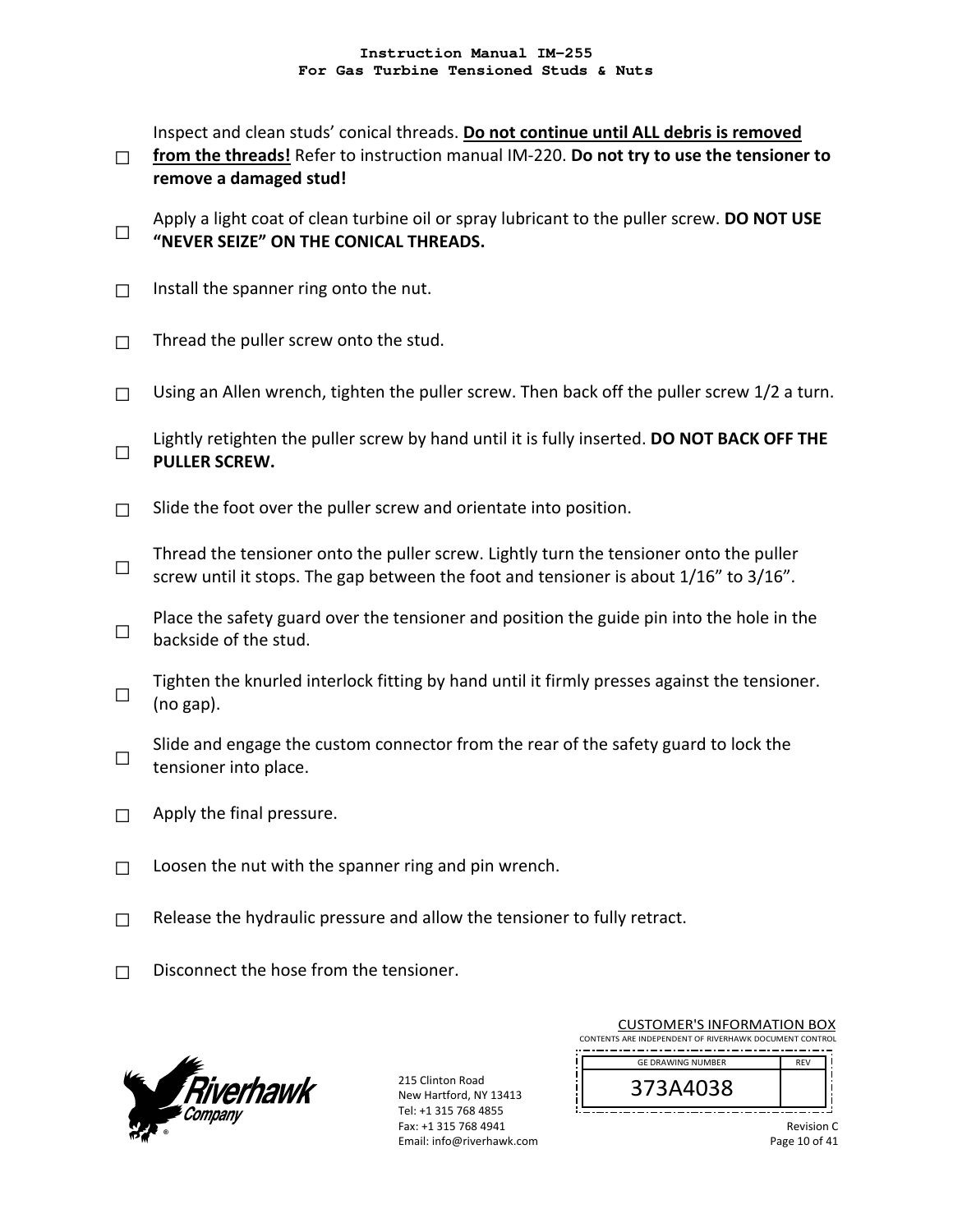- $\Box$  Loosen the knurled fitting and remove the safety guard.
- $\Box$  Unscrew the tensioner from the puller screw
- $\Box$  Remove the foot
- □ Remove the puller screw from the stud. It may be necessary to insert and an Allen wrench into the backside of the stud to remove the puller screw.
- $\Box$  Remove the spanner ring from the nut.
- $\Box$  Move to the next stud in the pattern.

### **Detensioning (Stud Removal GENERATOR END)**

 $\Box$  Loosen the nuts' set screws

Inspect and clean studs' conical threads. **Do not continue until ALL debris is removed** 

- □ **from the threads!** Refer to instruction manual IM‐220. **Do not try to use the tensioner to remove a damaged stud!**
- □ Apply a light coat of clean turbine oil or spray lubricant to the puller screw. **DO NOT USE "NEVER SEIZE" ON THE CONICAL THREADS.**
- $\Box$  Install the spanner ring onto the nut.
- $\Box$  Thread the puller screw onto the stud.
- $\Box$  Using an Allen wrench, tighten the puller screw. Then back off the puller screw 1/2 a turn.
- □ Lightly retighten the puller screw by hand until it is fully inserted. **DO NOT BACK OFF THE PULLER SCREW.**
- $\Box$  Slide the foot over the puller screw and orientate into position.



215 Clinton Road New Hartford, NY 13413 Tel: +1 315 768 4855 Fax: +1 315 768 4941 Email: info@riverhawk.com

| CONTENTS ARE INDEPENDENT OF RIVERHAWK DOCUMENT CONTROL<br><b>GE DRAWING NUMBER</b><br><b>RFV</b><br>373A4038 | <b>CUSTOMER'S INFORMATION BOX</b> |  |
|--------------------------------------------------------------------------------------------------------------|-----------------------------------|--|
|                                                                                                              |                                   |  |
|                                                                                                              |                                   |  |
|                                                                                                              |                                   |  |

Revision C Page 11 of 41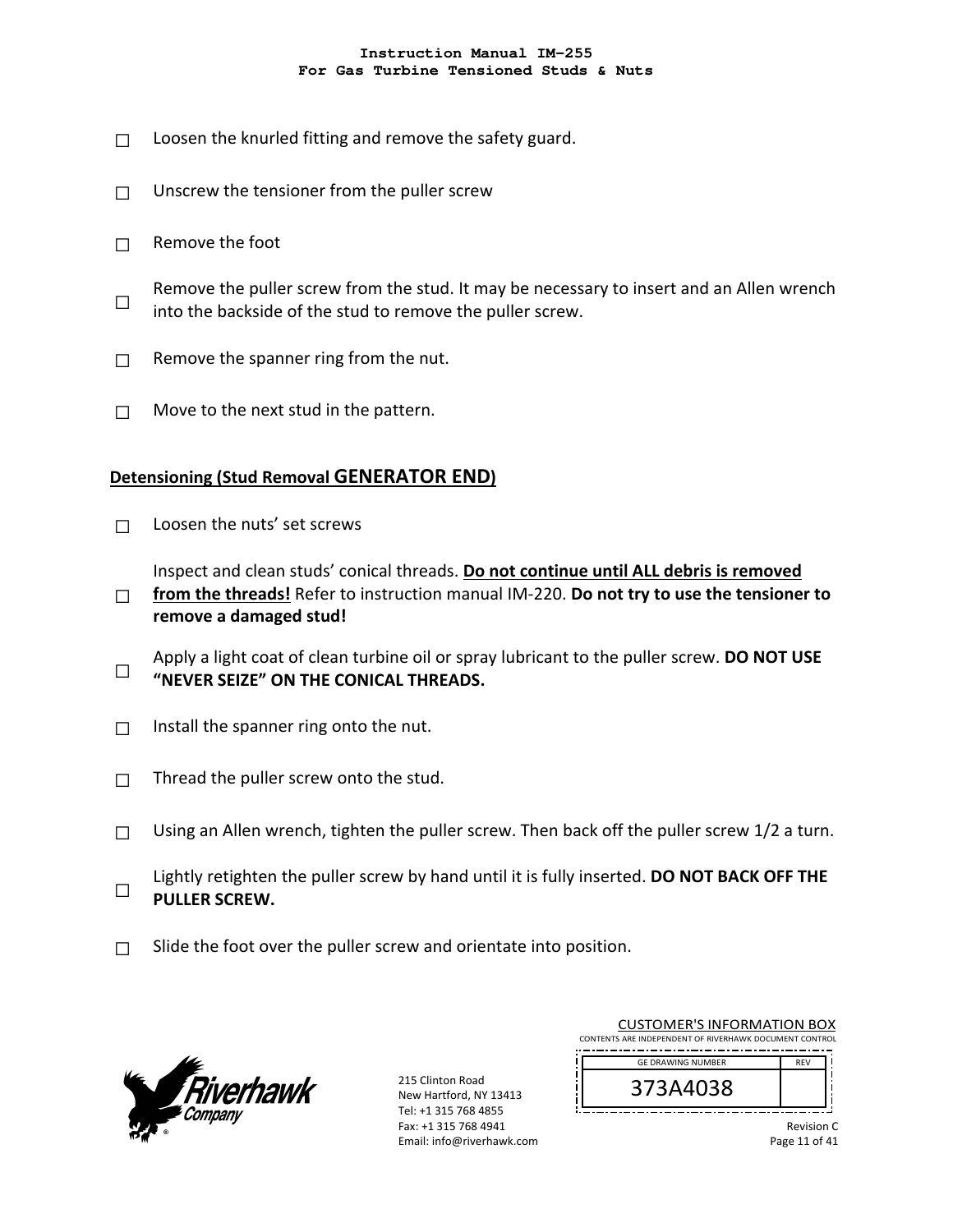- $\Box$  Install retention studs into adjacent studs hand tight.
- □ Install backside guard covering stud to be tensioned and lightly threaded into backside of adjacent studs.
- □ Thread the tensioner onto the puller screw. Lightly turn the tensioner onto the puller screw until it stops. The gap between the foot and tensioner is about 1/16" to 3/16".
- □ Place the safety guard over the tensioner and position locating cutouts onto retention studs.
- □ Tighten the knurled interlock fitting by hand until it firmly presses against the tensioner. (no gap).
- □ Slide and engage the custom connector from the rear of the safety guard to lock the tensioner into place.
- $\Box$  Apply the final pressure.
- $\Box$  Loosen the nut with the spanner ring and pin wrench.
- $\Box$  Release the hydraulic pressure and allow the tensioner to fully retract.
- $\Box$  Disconnect the hose from the tensioner.
- $\Box$  Loosen the knurled fitting and remove the safety guard.
- $\square$  between the tensioner and coupling when tensioner becomes disengaged from the puller Unscrew the tensioner from the puller screw. Use **caution** to ensure that hands are not screw.
- $\Box$  Remove the foot.
- □ Remove the puller screw from the stud. It may be necessary to insert and an Allen wrench into the backside of the stud to remove the puller screw.
- $\Box$  Remove the spanner ring from the nut.



215 Clinton Road New Hartford, NY 13413 Tel: +1 315 768 4855 Fax: +1 315 768 4941 Email: info@riverhawk.com

| <b>CUSTOMER'S INFORMATION BOX</b><br>CONTENTS ARE INDEPENDENT OF RIVERHAWK DOCUMENT CONTROL |            |  |
|---------------------------------------------------------------------------------------------|------------|--|
| <b>GE DRAWING NUMBER</b>                                                                    | <b>RFV</b> |  |
| 373A4038                                                                                    |            |  |
|                                                                                             |            |  |

Revision C Page 12 of 41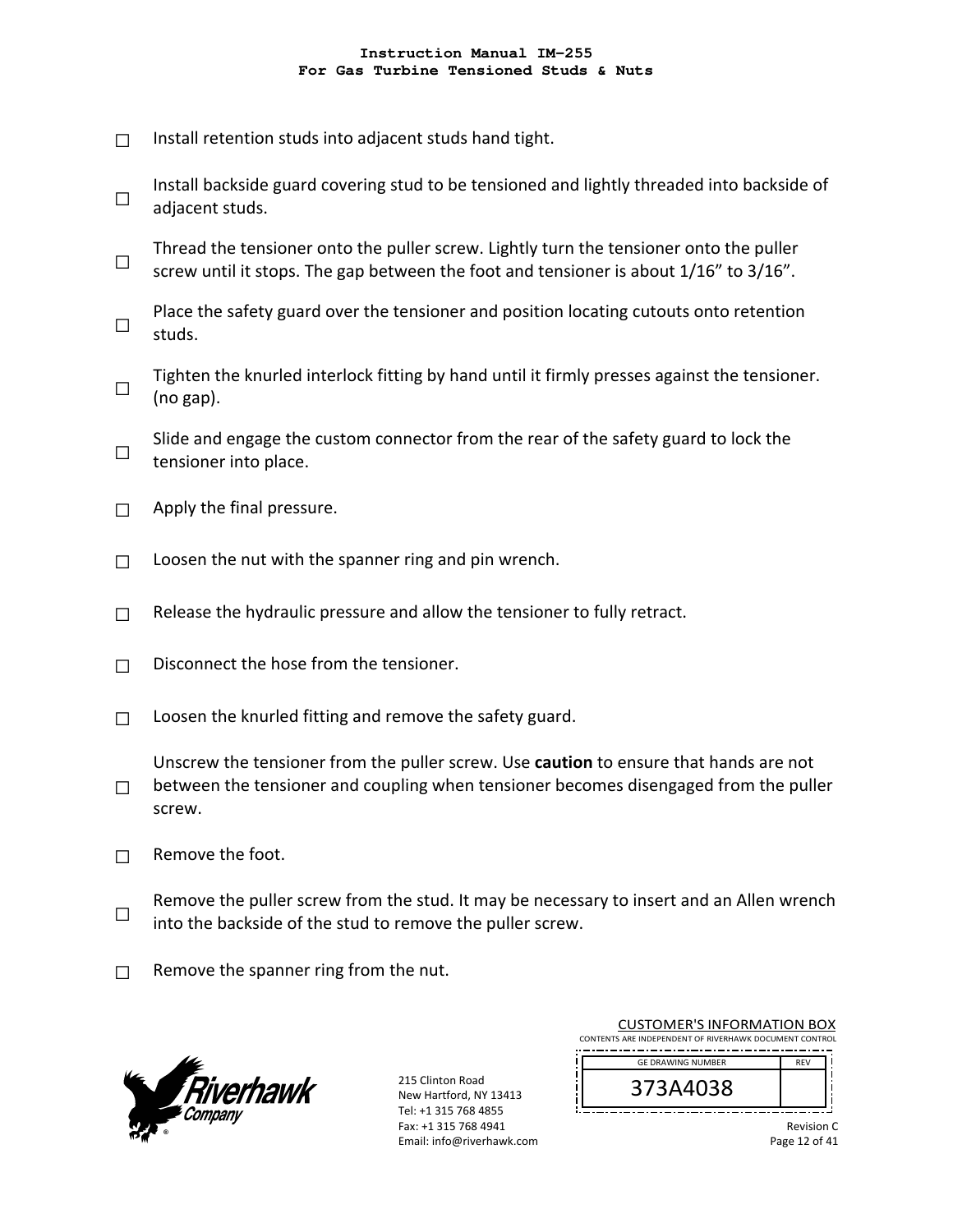$\Box$  Move to the next stud in the pattern.

### **4.0 General Preparations**

### **Read and understand all instructions before installing and tensioning studs**

This equipment produces very high hydraulic pressures and very high forces. Operators must exercise caution, wear safety glasses and hard hats when using this equipment.

High-pressure fluid from the Hydraulic Pressure Kit system pressurizes the tensioner which generates a stretching force that actually stretches the stud. As the stud is stretched the nut lifts off the flange. The nut is then reseated into position on the flange by turning spanner ring with the pin wrench. When the nut is tight against the flange, the pressure in the tensioner is released leaving the stud loaded to its predetermined value.

### **4.1 Machine Preparation**

The flange to be tensioned must be fully closed prior to positioning of studs in the flanges. Turning the shafts of the turbine and the generator are not required, but may be useful. Also, it will be advantageous to remove as many obstructions as possible from the flange area, such as speed probes, shipping plates, and conduit.

#### **4.2 Hardware – Balance**

Hardware is supplied as weight balanced sets. Studs and Nuts are interchangeable within a set. Do not mix stud and nuts from multiple sets.

Save the weight certification that is supplied with each set. It will be needed for the purchase of replacement hardware

#### **4.3 Tensioner – Care and Handling**

When not in use, the tensioner shall be maintained in a clean environment with all caps and plugs for hydraulic openings and fittings in place.

Use ISO 32 grade oil.



215 Clinton Road New Hartford, NY 13413 Tel: +1 315 768 4855 Fax: +1 315 768 4941 Email: info@riverhawk.com

| <b>CUSTOMER'S INFORMATION BOX</b>                      |            |
|--------------------------------------------------------|------------|
| CONTENTS ARE INDEPENDENT OF RIVERHAWK DOCUMENT CONTROL |            |
| <b>GE DRAWING NUMBER</b>                               | <b>RFV</b> |
| 373A4038                                               |            |
|                                                        |            |

Revision C Page 13 of 41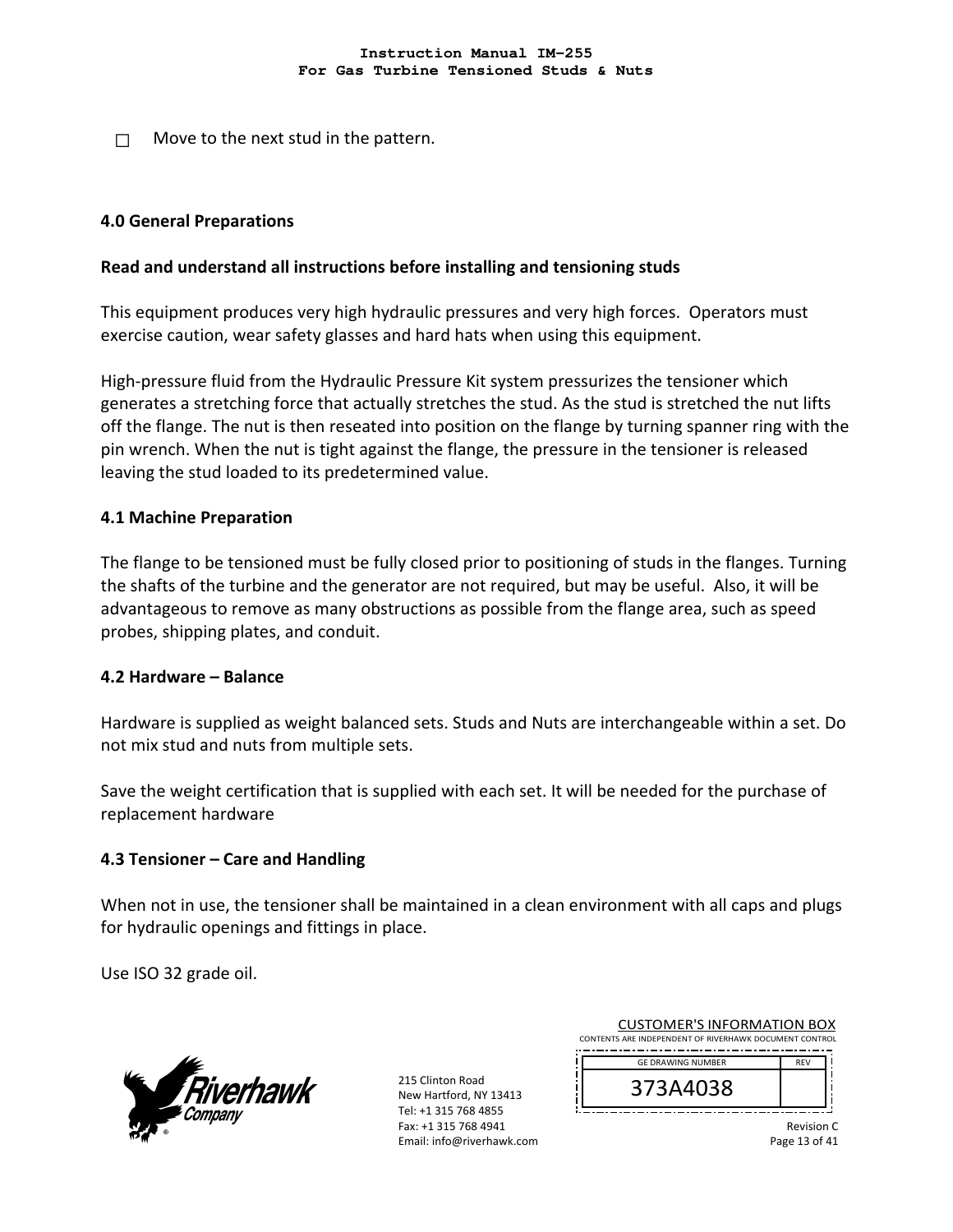When in use, the tensioner shall be protected from sand and grit.

### **4.4 Hand Tools**

Several hand wrenches and micrometers may be required to perform installation and measurement of the studs:

5/8" wrench A set of Allen Wrenches 3' – 4' Breaker Bar 8" to 9" micrometer or caliper 9" to 10" micrometer or caliper

### **4.5 Special Tools**

| <b>Hydraulic Tensioner Kit:</b> | HT-5494 Hydraulic Tensioner<br>(Both Syngas Generator and Turbine Flanges)<br>(reference GE 269B8729) |
|---------------------------------|-------------------------------------------------------------------------------------------------------|
|                                 | HT-5194 Hydraulic Tensioner<br>(Syngas Generator Flange)<br>(reference GE 269B8702)                   |
|                                 | HT-5222 Hydraulic Tensioner<br>(Gas Turbine Flange)<br>(reference GE 269B8697)                        |
| Hydraulic Pump Kit:             | AP-0532 Air-Operated Hydraulic Pump<br>(recommended)<br>(reference GE 359B2502)                       |
|                                 | MP-0130 Manual Hand-Operated<br><b>Hydraulic Pump</b>                                                 |



215 Clinton Road New Hartford, NY 13413 Tel: +1 315 768 4855 Fax: +1 315 768 4941 Email: info@riverhawk.com

(reference GE 359B2506)

CUSTOMER'S INFORMATION BOX CONTENTS ARE INDEPENDENT OF RIVERHAWK DOCUMENT CONTROL REV GE DRAWING NUMBER

| C<br>A4038<br>ر .                                   |    |
|-----------------------------------------------------|----|
| --<br>--<br>----<br>--<br>----<br>--<br>- - -<br>-- | -- |

Revision C

Page 14 of 41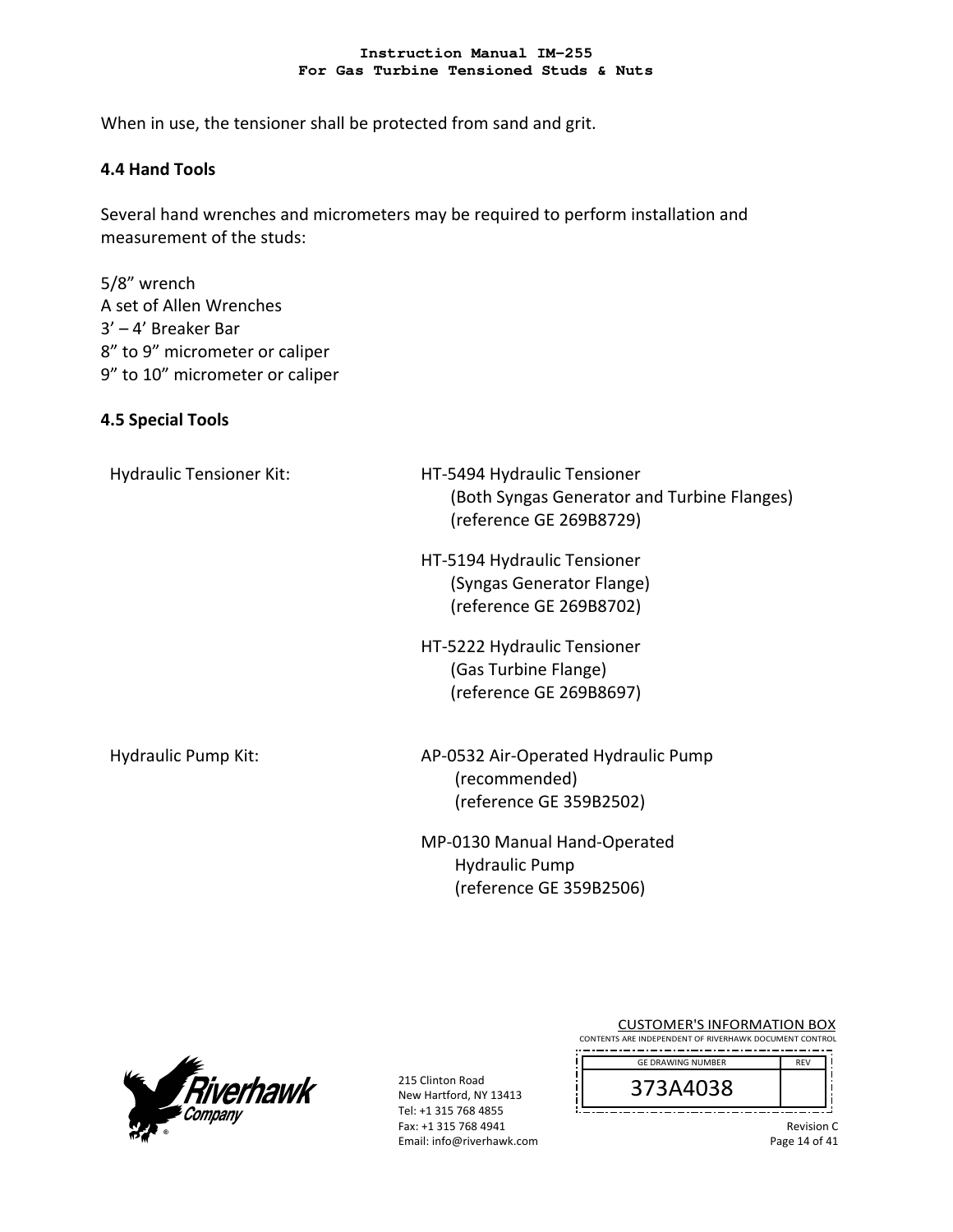### **5.0 Preparation of Hardware**

### **5.1 Nut Preparation**



### **Sample Picture of a Riverhawk Locknut**

If there is any visible damage on a nut, do not use the nut and contact the Riverhawk Company for a replacement nut. Please be prepared to supply the turbine number, weight certification, and digital photographs for evaluation.

### **5.1.1 Nut Cleaning ‐ New Installations**

For new installations, the nuts should come sealed from the factory and will need no cleaning.

### **5.1.2 Nut Cleaning ‐ Old Installations**

Previously installed nuts require cleaning as follows: Wire brush using a petroleum based solvent to remove any foreign material on the external surfaces and threads.

### **5.2 Stud Preparation**

Check the stud for any visible damage. If there is any visible damage, do not use the stud and contact the Riverhawk Company for a replacement stud. Please be prepared to supply the turbine number, weight certification, and digital photographs for evaluation.

The conical threads of each stud must be clean before installation or removal. This ensures the proper seating of the puller screw.



215 Clinton Road New Hartford, NY 13413 Tel: +1 315 768 4855 Fax: +1 315 768 4941 Email: info@riverhawk.com

| CUSTUMER S INFORMATION BUX                             |            |
|--------------------------------------------------------|------------|
| CONTENTS ARE INDEPENDENT OF RIVERHAWK DOCUMENT CONTROL |            |
|                                                        |            |
| <b>GE DRAWING NUMBER</b>                               | <b>REV</b> |
|                                                        |            |
| 373A4038                                               |            |
|                                                        |            |
|                                                        |            |
|                                                        |            |

CUCTOMERIC INFORMATION BOY

Revision C Page 15 of 41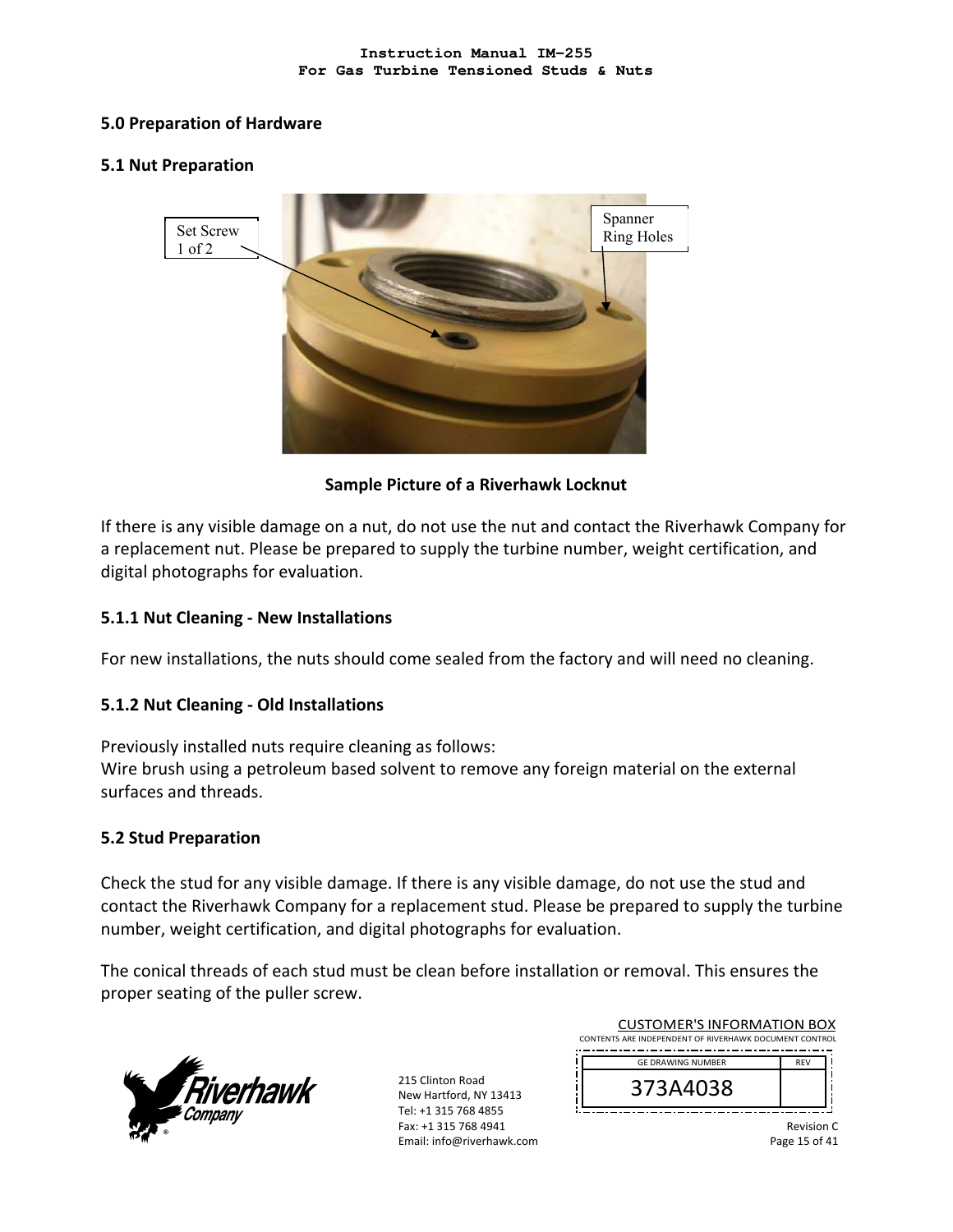### **5.2.1 Stud Cleaning ‐ New Installations**

For new installations, the studs should come sealed from the factory and will need no cleaning.

### **5.2.2 Stud Cleaning ‐ Old Installations**

Previously installed studs will require cleaning. Clean conical threads should have a bright and shiny appearance.

#### **Notice:**

Failure to properly clean the studs could result in improper mating of threads. Personal injury and equipment damage can occur if the puller screw is not securely engaged with the tapered thread of the stud.

If cleaning is required, follow these steps:

- 1. Blow out the threads with compressed air to remove loose debris and dry conical threads. Reference instruction manual IM‐220 for more detailed instructions. Do not apply a solvent or other cleaning solution to the threads as this may chemically attack the stud.
- 2. Use Stud Cleaning Kit, GT-4253 or a similar 1" diameter Brass power brush.



Picture of Brass Power Brush

- 3. Insert the brush into an electric drill and set drill to run in a counterclockwise direction at high speed.
- 4. Work the drill in a circular motion while moving the brush in and out to clean all of the threads. Try not to hold the brush in one place too long, so as not to remove the stud's protective coating.
- 5. Blow out the threads with compressed air to remove loosened debris.
- 6. Visually inspect threads for cleanliness. Threads should be bright and shiny.
- 7. Repeat if any dirt can be seen in the threads.



215 Clinton Road New Hartford, NY 13413 Tel: +1 315 768 4855 Fax: +1 315 768 4941 Email: info@riverhawk.com

| <b>CUSTOMER'S INFORMATION BOX</b><br>CONTENTS ARE INDEPENDENT OF RIVERHAWK DOCUMENT CONTROL |            |  |
|---------------------------------------------------------------------------------------------|------------|--|
| <b>GE DRAWING NUMBER</b>                                                                    | <b>REV</b> |  |
| 373A4038                                                                                    |            |  |
|                                                                                             |            |  |

Revision C Page 16 of 41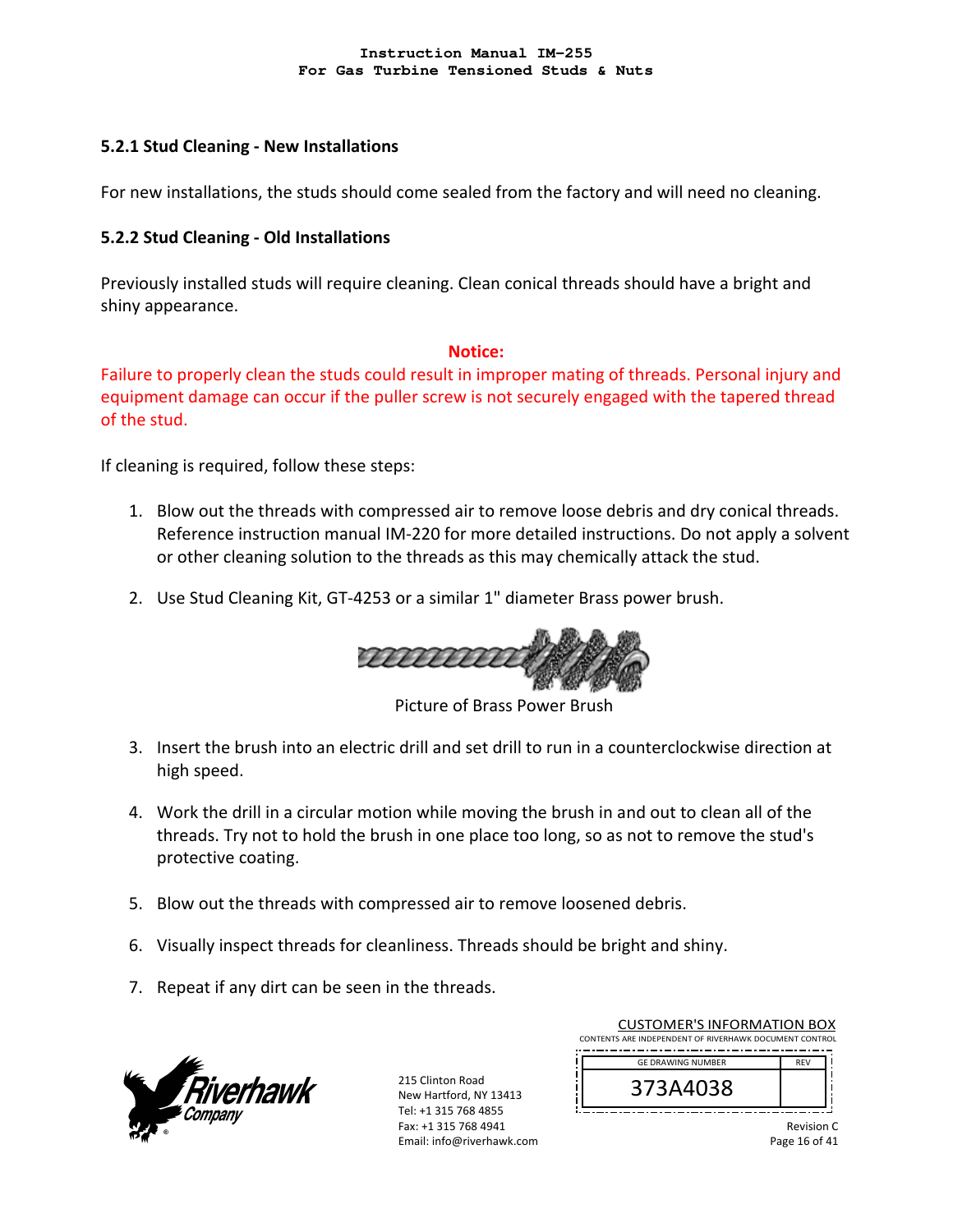8. Inspect threads for any damage that may have been caused by previous installation.

### **Do not apply thread lubricants to the threads.**

Finish the cleaning process by rinsing in a volatile solvent such as acetone and allow to dry.

### **5.3 Stud Length Measurement**

Measure and record the initial lengths of the studs on the supplied stretch datasheet in Appendix C of this manual.

The following recommendations will improve your results.

- Plan to start and finish any flange in the same day.
- Studs and flange must be at the same temperature.
- Keep the measuring instruments out of the sunlight.
- Number each stud with a marker for later stretch measurement tracking.
- Mark the location of measurement on stud end with a permanent marker.
- The same person should make all measurements.
- Measure each stud to nearest 0.001 inch (.01 mm).
- Record each measurement on the stretch record sheets in this manual's appendix.

### **6.0 Stud and Nut Assembly**

Refer to Hardware Set Part Number drawing listed in Section 2.0 of this manual. If you don't have a hardware set drawing, it can be found in the GE drawing system or contact Riverhawk Company.

Assemble the nut to the conical tensioning thread end (front side) of the stud.

Slide the assembly into the flange from the coupling side as shown in Figures 1 & 2 then install the other nut on the backside.

Ensure that backside's nut orientation is correct with thread locking screws facing outward of the flange.

The nuts are the same on the Turbine end (2.25").



215 Clinton Road New Hartford, NY 13413 Tel: +1 315 768 4855 Fax: +1 315 768 4941 Email: info@riverhawk.com

| <b>CUSTOMER'S INFORMATION BOX</b>                      |            |
|--------------------------------------------------------|------------|
| CONTENTS ARE INDEPENDENT OF RIVERHAWK DOCUMENT CONTROL |            |
| <b>GE DRAWING NUMBER</b>                               | <b>REV</b> |
| 373A4038                                               |            |
|                                                        |            |

Revision C Page 17 of 41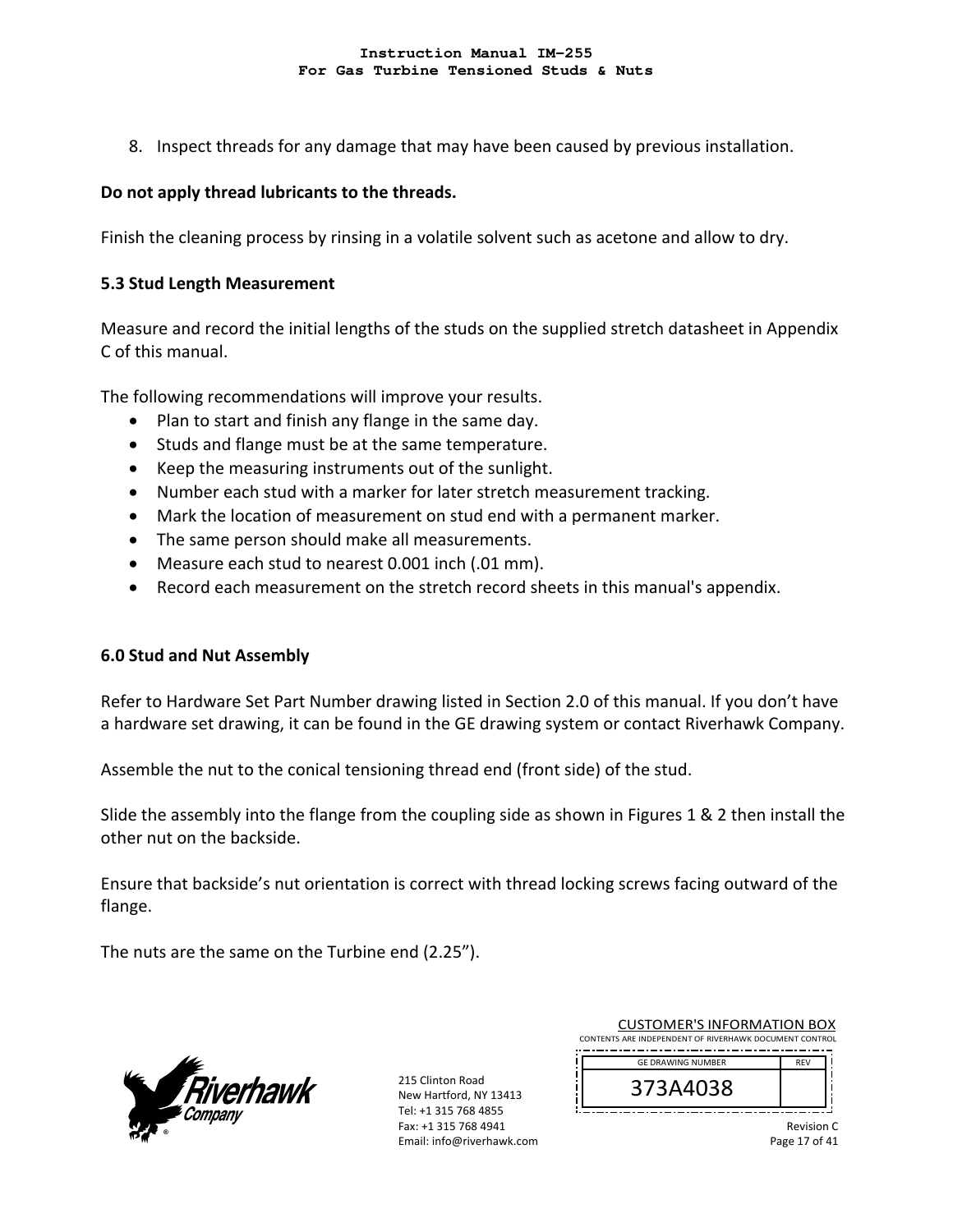

The nuts are different on the Generator end (2.75"); the shorter nut goes on the back side or the side closest to the Generator.



215 Clinton Road New Hartford, NY 13413 Tel: +1 315 768 4855 Fax: +1 315 768 4941 Email: info@riverhawk.com

CUSTOMER'S INFORMATION BOX CONTENTS ARE INDEPENDENT OF RIVERHAWK DOCUMENT CONTROL

| <b>GE DRAWING NUMBER</b> | 3 F V |
|--------------------------|-------|
| 373A4038                 |       |

Revision C

Page 18 of 41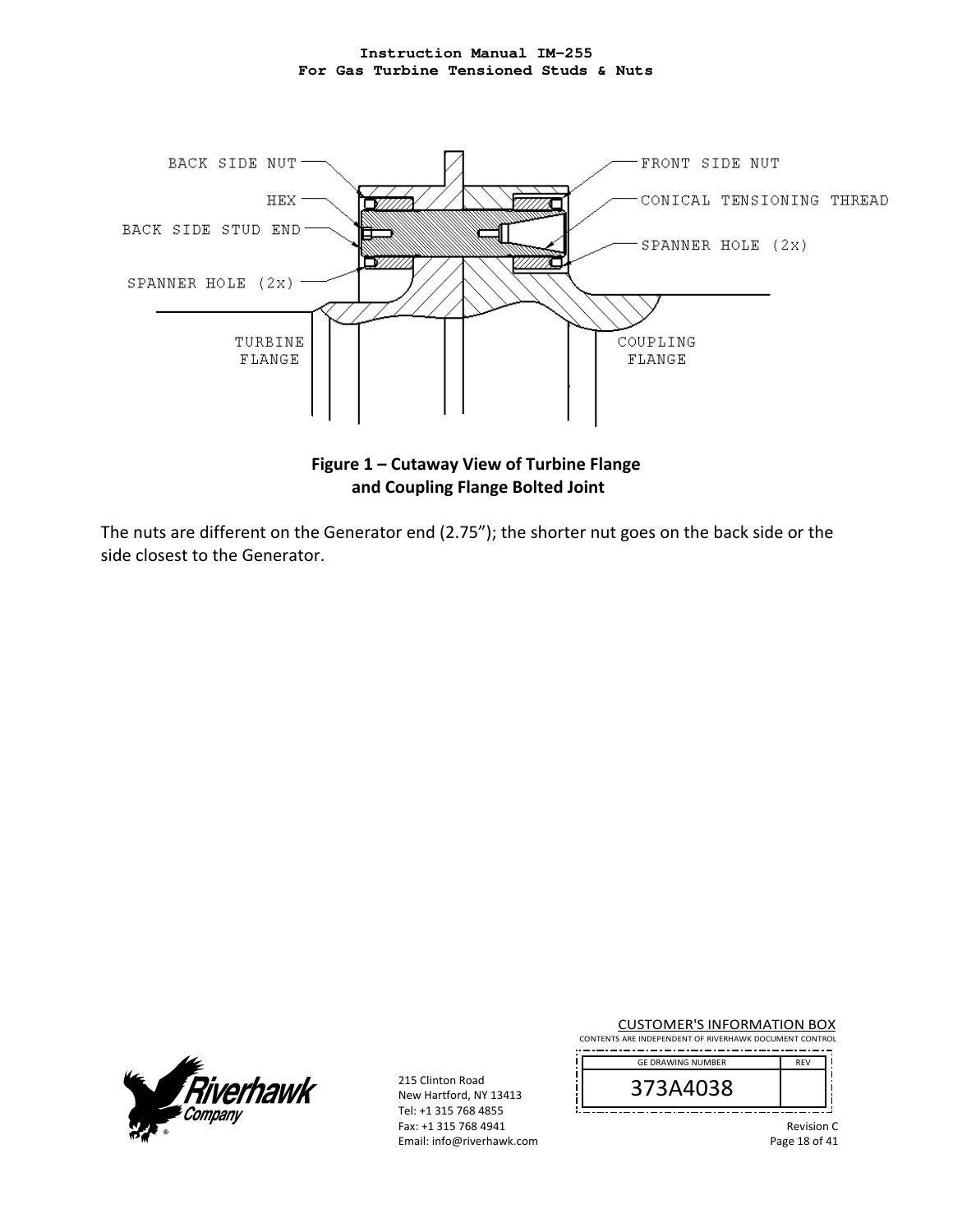

**Figure 2 – Cutaway View of Generator Flange and Coupling Flange Bolted Joint** 

Adjust the front side stud/nut assembly so that the stud sticks out from the face of the nut the amount shown on the hardware set drawing. If you don't have a hardware set drawing, it can be found in the GE drawing system or contact Riverhawk Company. (See section 2**)** 

# **SETTING THE STICK‐OUT LENGTH IS CRITICAL FOR THE HYDRAULIC TENSIONER TO WORK CORRECTLY. THE STICK‐OUT LENGTH IS ALWAYS SET FROM THE COUPLING SIDE OF THE FLANGE.**

The stick‐out length can be checked three different ways.



215 Clinton Road New Hartford, NY 13413 Tel: +1 315 768 4855 Fax: +1 315 768 4941 Email: info@riverhawk.com

CUSTOMER'S INFORMATION BOX CONTENTS ARE INDEPENDENT OF RIVERHAWK DOCUMENT CONTROL 

| <b>GE DRAWING NUMBER</b> |  |
|--------------------------|--|
| 373A4038                 |  |

GE DRAWING NUMBER

Revision C

Page 19 of 41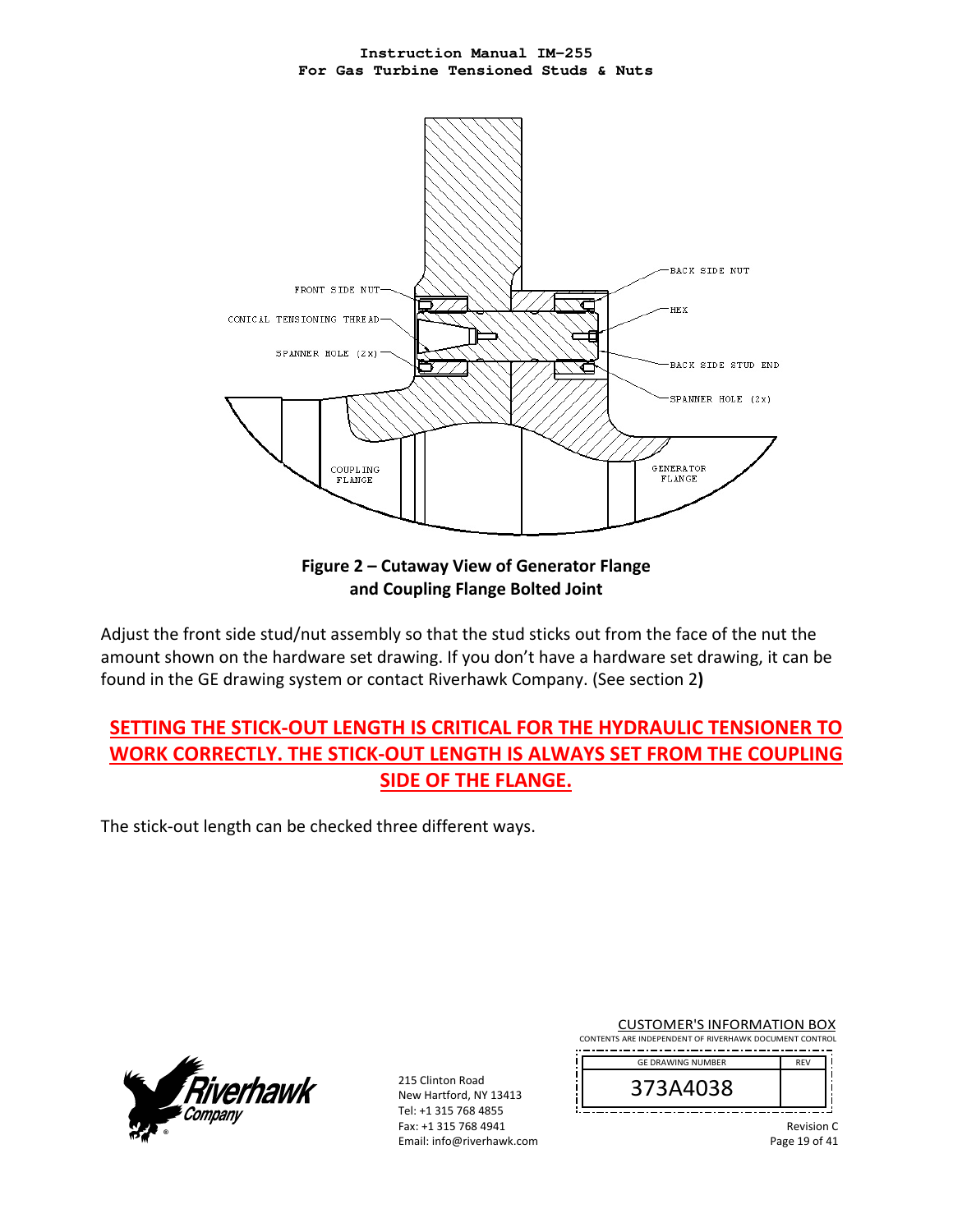

 **Stick‐Out Gage Drop Gage** 



**Digital Calipers** 

### **Sample Pictures of a Stick‐Out Measurement**

**Hand tighten the assembly to a snug fit.** See Figures 1 & 2 for a view of the assembly of studs and nuts in the flange prior to tensioning.

### **7.0 Hydraulic Equipment Preparations**

**7.1 Hydraulic Equipment Inspection** 



215 Clinton Road New Hartford, NY 13413 Tel: +1 315 768 4855 Fax: +1 315 768 4941 Email: info@riverhawk.com

| <b>CUSTOMER'S INFORMATION BOX</b>                      |            |  |
|--------------------------------------------------------|------------|--|
| CONTENTS ARE INDEPENDENT OF RIVERHAWK DOCUMENT CONTROL |            |  |
|                                                        |            |  |
| <b>GE DRAWING NUMBER</b>                               | <b>RFV</b> |  |

| 73A4038<br>C |  |
|--------------|--|
|              |  |

Revision C

Page 20 of 41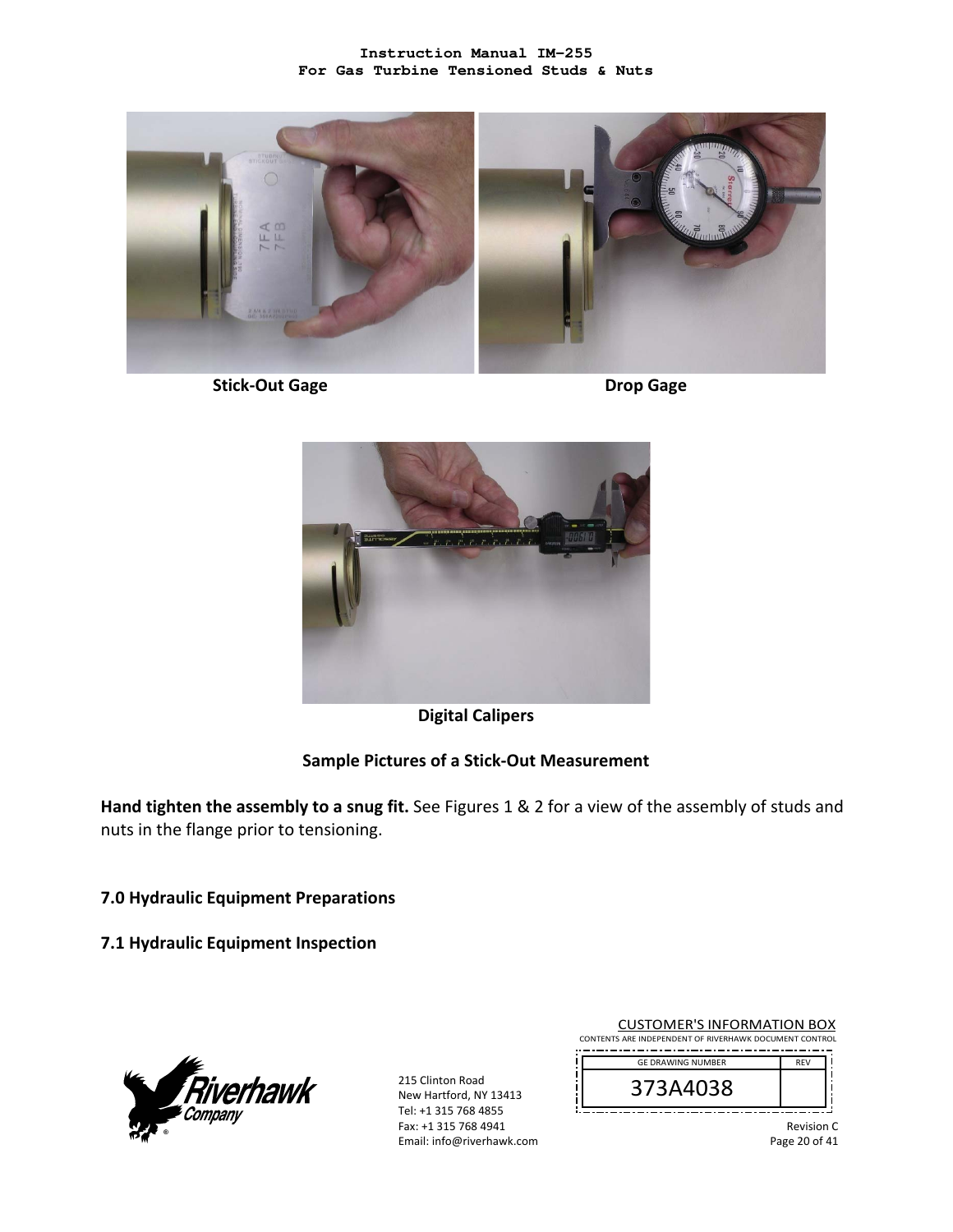### **7.1.1 Hydraulic Tensioner Inspection**

### **CAUTION**

**Riverhawk recommends that the tensioner be returned to Riverhawk for periodic inspections. Replacement of obsolete tensioners is recommended. Functional upgrades are also recommended. The Riverhawk Service Returns Coordinator should be notified 3‐6 months prior to a planned outage to schedule an inspection service.** 

This tensioner does not require the air to be removed (or bled) from its hydraulics. This has been done at the factory.

### **WARNING**

**To avoid failure, ensure safety, and proper operation, the tensioner assembly must be installed on a stud in the flange before pressurizing the tensioner. Do not use the tensioner at any pressure unless the tool is installed on a stud in a flange.** 

Clean puller screw and check for any debris and dents.

Inspect the tensioner guard for any signs of damage including cracked welds. Any guards modified in the field should be replaced. Bent guards should be replaced. If the guard has rubber parts, they should be in good condition. Any missing rubber parts needed to be replaced.

Inspect the outside of the tensioner for discoloration patterns that may indicate submersion and internal damage.

Perform an inventory of the loose equipment supplied with the tensioner. An inventory list is provided on the tensioner's technical drawing (Riverhawk HT‐xxxx listed in section 2.0 and 4.5). Replacement parts are available from Riverhawk.

### **7.1.1.1 Hydraulic Tensioner's Burst Disc Replacement**

The hydraulic tensioner's burst disc is a key element in the overall safe use of the hydraulic tensioner. The burst disc's location is shown on the tensioner's technical drawing (Riverhawk HT‐ xxxx listed in section 2.0 and 4.5).

Burst disc replacement instructions are shown in Appendix B3 or refer to Riverhawk Instruction Manual IM‐363 (GE VENDOC 373A4077) for more information.



215 Clinton Road New Hartford, NY 13413 Tel: +1 315 768 4855 Fax: +1 315 768 4941 Email: info@riverhawk.com

| CONTENTS ARE INDEPENDENT OF RIVERHAWK DOCUMENT CONTROL<br><b>GE DRAWING NUMBER</b><br><b>REV</b><br>373A4038 | <b>CUSTOMER'S INFORMATION BOX</b> |  |
|--------------------------------------------------------------------------------------------------------------|-----------------------------------|--|
|                                                                                                              |                                   |  |
|                                                                                                              |                                   |  |
|                                                                                                              |                                   |  |

Revision C Page 21 of 41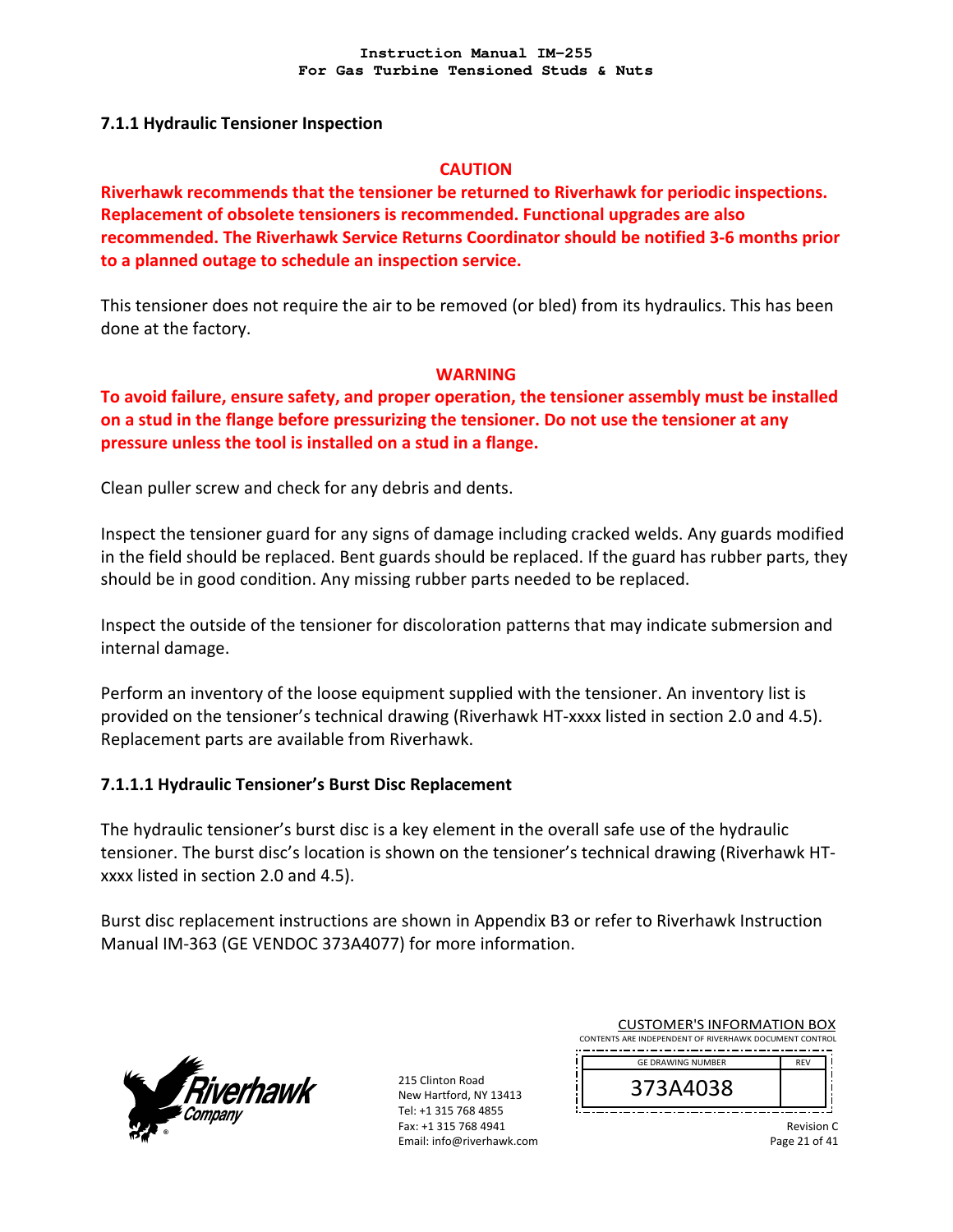### **Warning**

**A damaged burst disc must be replaced with a burst disc of the same design and pressure rating. Do not substitute a damaged burst disc with a different disc type, a different pressure rating, or a foreign object.**

### **7.1.2 Hydraulic Pump Kit Inspection**

Refer to the Hydraulic Pump Kit Instruction Manual, IM‐293 (GE VENDOC 373A4058). The latest revision may be obtained by contacting Riverhawk Company or thru www.riverhawk.com.

### **7.1.3 Hydraulic Hose Inspection**

Check the hydraulic hose for any damage including bent hose ends and split outer lining. If any damaged is found, replace the hose immediately by contacting the Riverhawk Company.

### **7.2 Hydraulic Fittings**

Information on the correct assembly of the hydraulic pump's and hydraulic hose's hydraulic fittings can be found in Appendix B1.

### **7.3 Bleeding Hydraulic System**

Bleeding of the hydraulic system is not necessary with this tensioner design.

### **8.0 Assembly of Tensioner on Stud**

This tensioner kit is most readily identified by the safety ORANGE cages (guard assembly) they employ.

#### **NOTICE**

As of summer 2011, this manual is to be used in relation to the interlocking style tensioner. This new tensioner can be identified buy its **ORANGE** safety guard. Note: yellow guarded tensioner requires the use of different set of instructions, consult Riverhawk for assistance.

All tensioning will be performed from the conical tensioning thread end of the stud with orientation of the stud to the flange as shown in Figures 1 & 2.



215 Clinton Road New Hartford, NY 13413 Tel: +1 315 768 4855 Fax: +1 315 768 4941 Email: info@riverhawk.com

| <b>CUSTOMER'S INFORMATION BOX</b><br>CONTENTS ARE INDEPENDENT OF RIVERHAWK DOCUMENT CONTROL |            |
|---------------------------------------------------------------------------------------------|------------|
| <b>GE DRAWING NUMBER</b>                                                                    | <b>REV</b> |
| 373A4038                                                                                    |            |

Revision C Page 22 of 41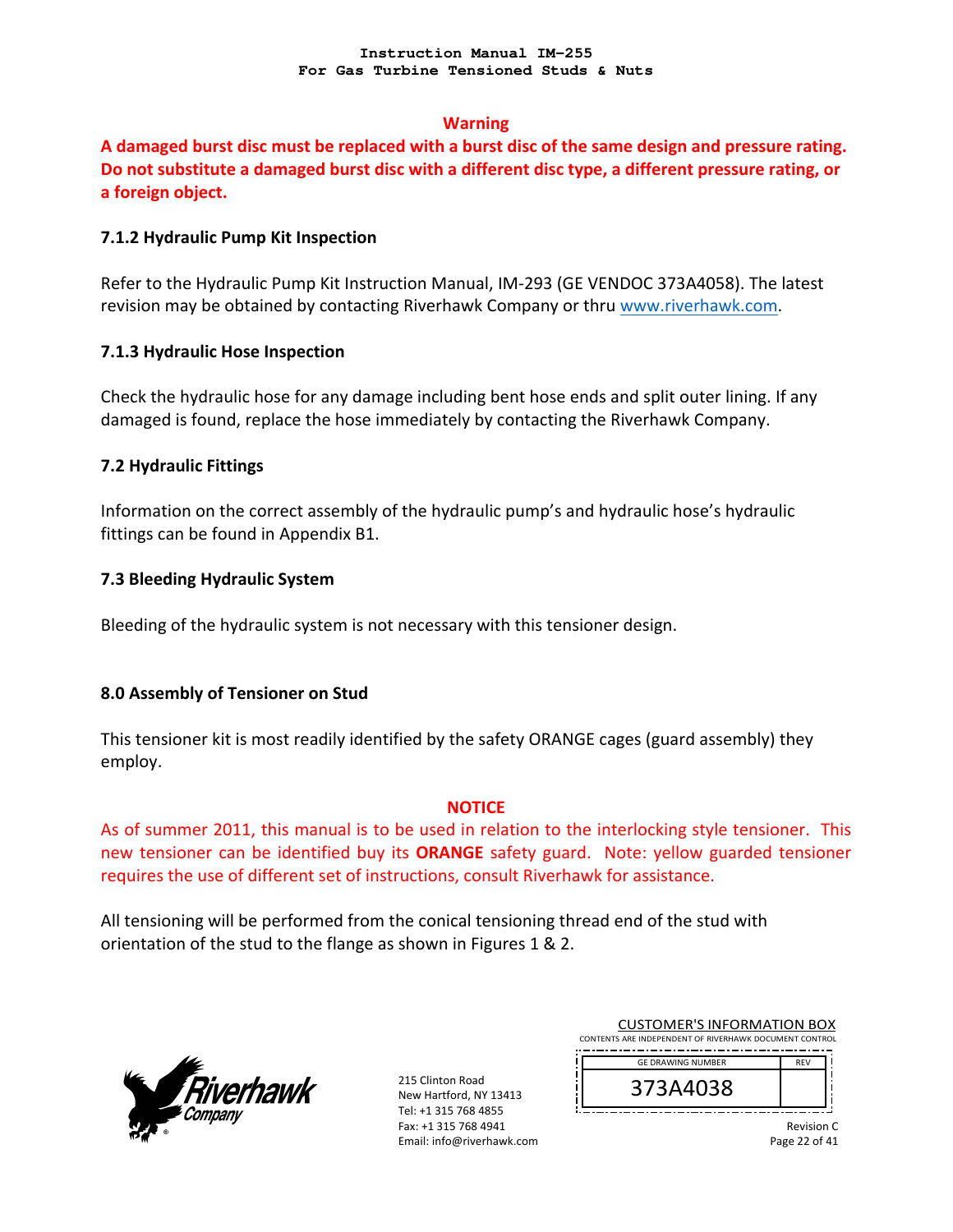# **8.1.1 Assembly of Tensioner Kit with ORANGE Safety Guard GAS TURBINE END**

Refer to Tensioner drawing and Figure 5 for tensioner to flange mounting. Assembly sequence is as follows:

- 1. Carefully check the cleanliness of both the stud's and the puller screw's conical threads.
- 2. Ensure stud length measurement is documented.
- 3. Verify stick out length of stud to nut.
- 4. Apply a light coat of clean turbine oil or a spray lubricant to the puller screw. Do not use "Never Seize" on the conical threads.
- 5. Place the spanner ring onto the nut
- 6. Install one puller screw release tape strip into end of stud. (Appendix B2)
- 7. Insert the puller screw into the tapered thread of the stud and hand tighten. Be sure not to cross‐thread the assembly
- 8. Using an Allen wrench tighten puller screw, then back off puller screw 1/2 a turn.
- 9. Retighten puller screw by hand until it is fully inserted. **DO NOT BACK OFF PULLER SCREW**.
- 10. Place the foot over puller screw, orientate into position.
- 11. Thread tensioner onto puller screw. Note: Internal stop in tensioner will result in gap with foot. **DO NOT TIGHTEN TENSIONER AGAINST FOOT. (GAP SHOULD BE 1/16" to 3/16")**
- 12. Place guard over tensioner and position guide pin into hex end of stud.
- 13. Tighten knurled interlock fitting by hand until it firmly presses against tensioner. (no gap)
- 14. Activate custom connector from rear of guard by pushing on the center with your thumb and pulling the tabs with your fore finger and middle finger. Push the assembly forward until it locks onto the tensioner. Release fingers from tabs and then remove thumb. Ensure connection is firmly engaged or else the tensioner will not be connected to pump.



215 Clinton Road New Hartford, NY 13413 Tel: +1 315 768 4855 Fax: +1 315 768 4941 Email: info@riverhawk.com

| <b>GE DRAWING NUMBER</b><br><b>REV</b> |  |
|----------------------------------------|--|
| 373A4038                               |  |

CUCTOMERIC INFORMATION BOY

Revision C Page 23 of 41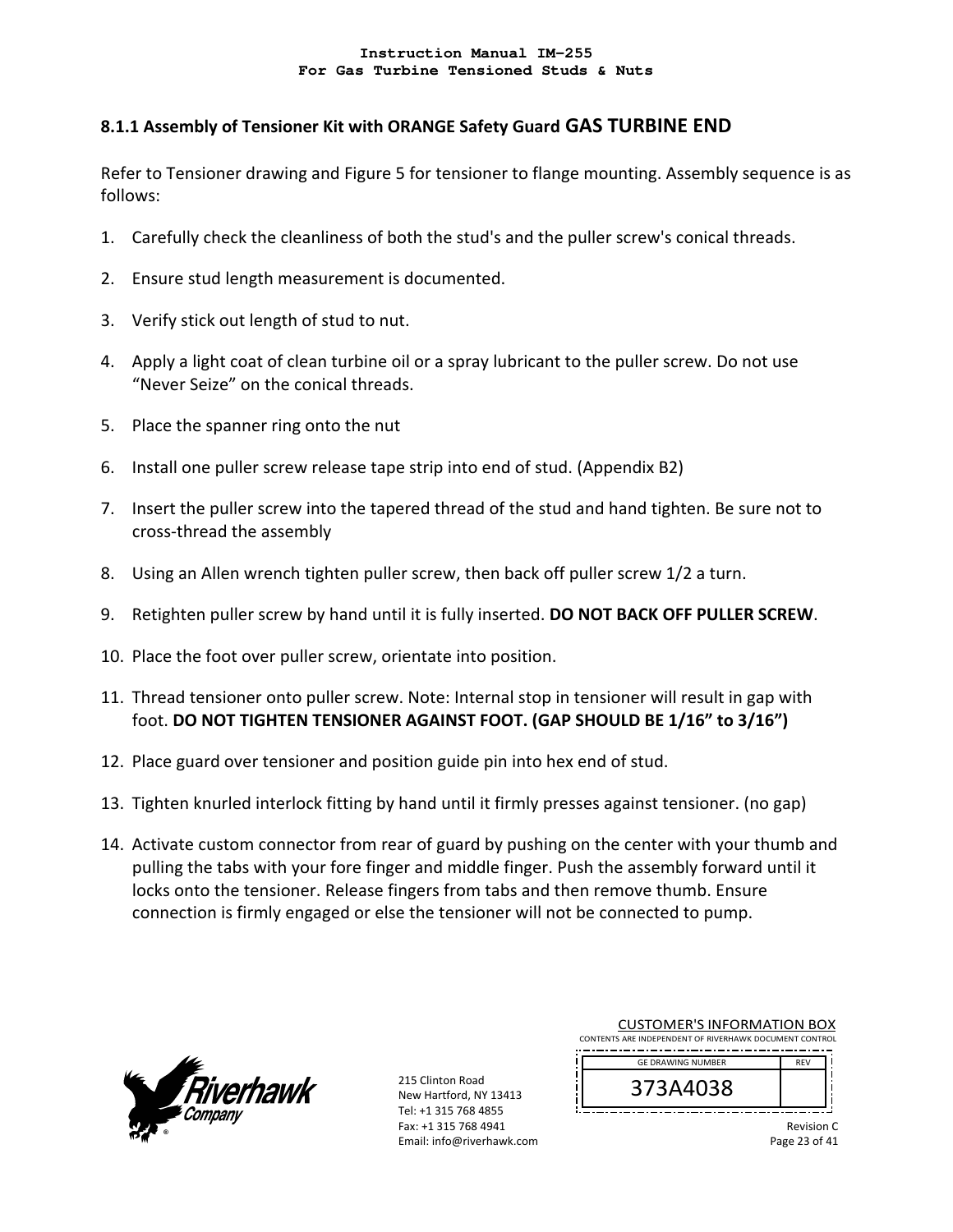### **8.1.2 Assembly of Tensioner Kit GENERATOR END**

Refer to Tensioner drawing and Figure 6 for tensioner to flange mounting. Assembly sequence is as follows:

- 1. Carefully check the cleanliness of both the stud's and the puller screw's conical threads.
- 2. Ensure stud length measurement is documented.
- 3. Verify stick out length of stud to nut.
- 4. Apply a light coat of clean turbine oil or a spray lubricant to the puller screw. Do not use "Never Seize" on the conical threads.
- 5. Place the spanner ring onto the nut
- 6. Install one puller screw release tape strip into end of stud. (Appendix B2)
- 7. Insert the puller screw into the tapered thread of the stud and hand tighten. Be sure not to cross‐thread the assembly
- 8. Using an Allen wrench tighten puller screw, then back off puller screw 1/2 a turn.
- 9. Retighten puller screw by hand until it is fully inserted. **DO NOT BACK OFF PULLER SCREW**.
- 10. Install backside guard covering stud to be tensioned and lightly thread into backside of adjacent studs.
- 11. Install retention studs into adjacent studs hand tight.
- 12. Place the foot over puller screw, orientate into position.
- 13. Thread tensioner onto puller screw. Note: Internal stop in tensioner will result in gap with foot. **DO NOT TIGHTEN TENSIONER AGAINST FOOT. (GAP SHOULD BE 1/16" to 3/16")**
- 14. Place guard over tensioner and position locating cutouts onto retention studs.
- 15. Tighten knurled interlock fitting by hand until it firmly presses against tensioner (no gap). This will also seat retention studs into guard locating cutouts.
- 16. Activate custom connector from rear of guard by pushing on the center with your thumb and pulling the tabs with your fore finger and middle finger. Push the assembly forward until it



215 Clinton Road New Hartford, NY 13413 Tel: +1 315 768 4855 Fax: +1 315 768 4941 Email: info@riverhawk.com

| CUSTOMER'S INFORMATION BOX                             |            |  |
|--------------------------------------------------------|------------|--|
| CONTENTS ARE INDEPENDENT OF RIVERHAWK DOCUMENT CONTROL |            |  |
|                                                        |            |  |
| <b>GE DRAWING NUMBER</b>                               | <b>REV</b> |  |
|                                                        |            |  |
| 373A4038                                               |            |  |
|                                                        |            |  |
|                                                        |            |  |

 $CUT$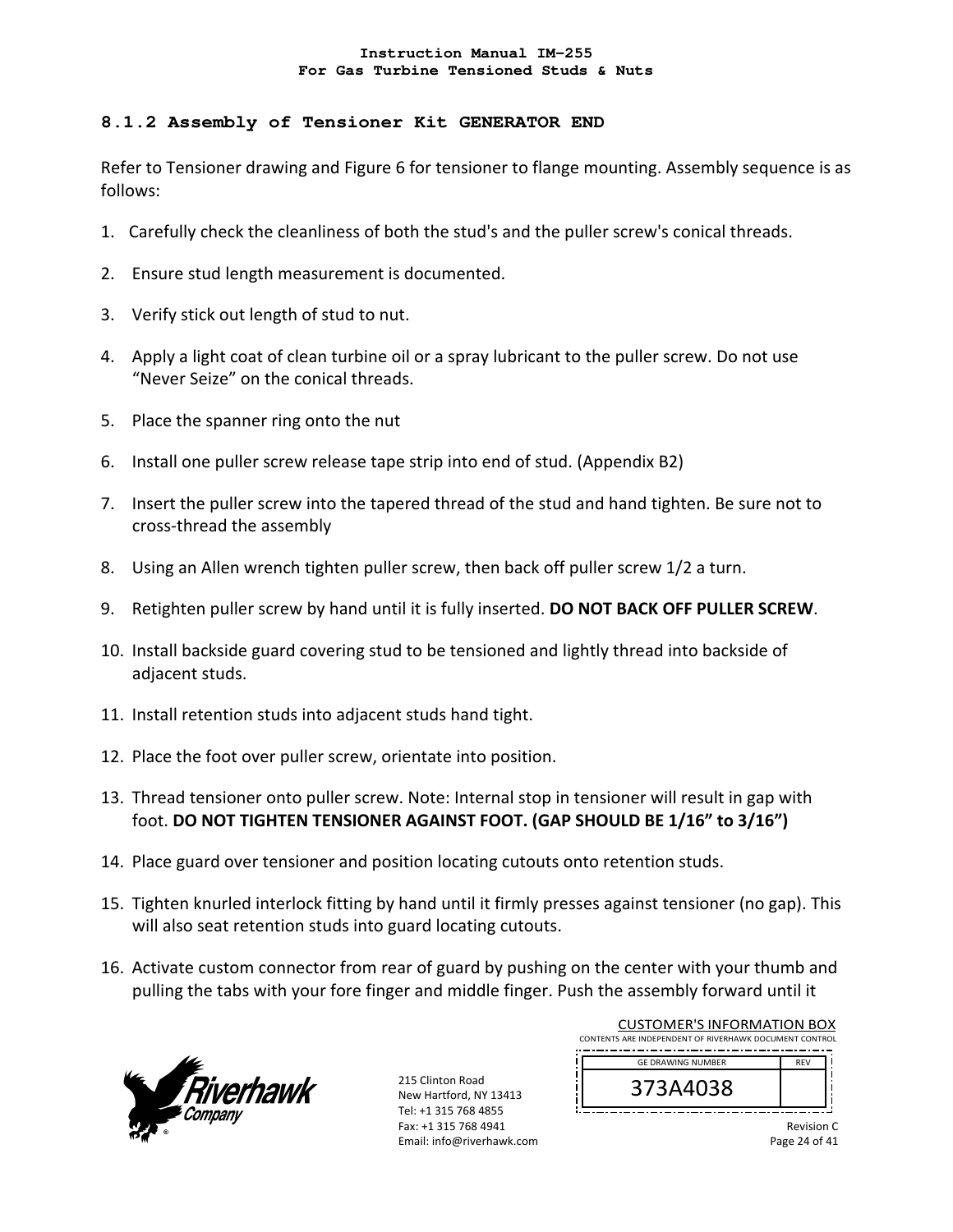locks onto the tensioner. Release fingers from tabs and then remove thumb. Ensure connection is firmly engaged or else the tensioner will not be connected to pump. See figure 4.



**Figure 4 – Activation of the custom connector**



**Figure 5 – Cutaway View of Tensioner Installed on Turbine Flange** 



215 Clinton Road New Hartford, NY 13413 Tel: +1 315 768 4855 Fax: +1 315 768 4941 Email: info@riverhawk.com

CUSTOMER'S INFORMATION BOX CONTENTS ARE INDEPENDENT OF RIVERHAWK DOCUMENT CONTROL REV GE DRAWING NUMBER

| GE DRAWING NUMBER | 2.51 |
|-------------------|------|
| 3A4U38            |      |

Revision C

Page 25 of 41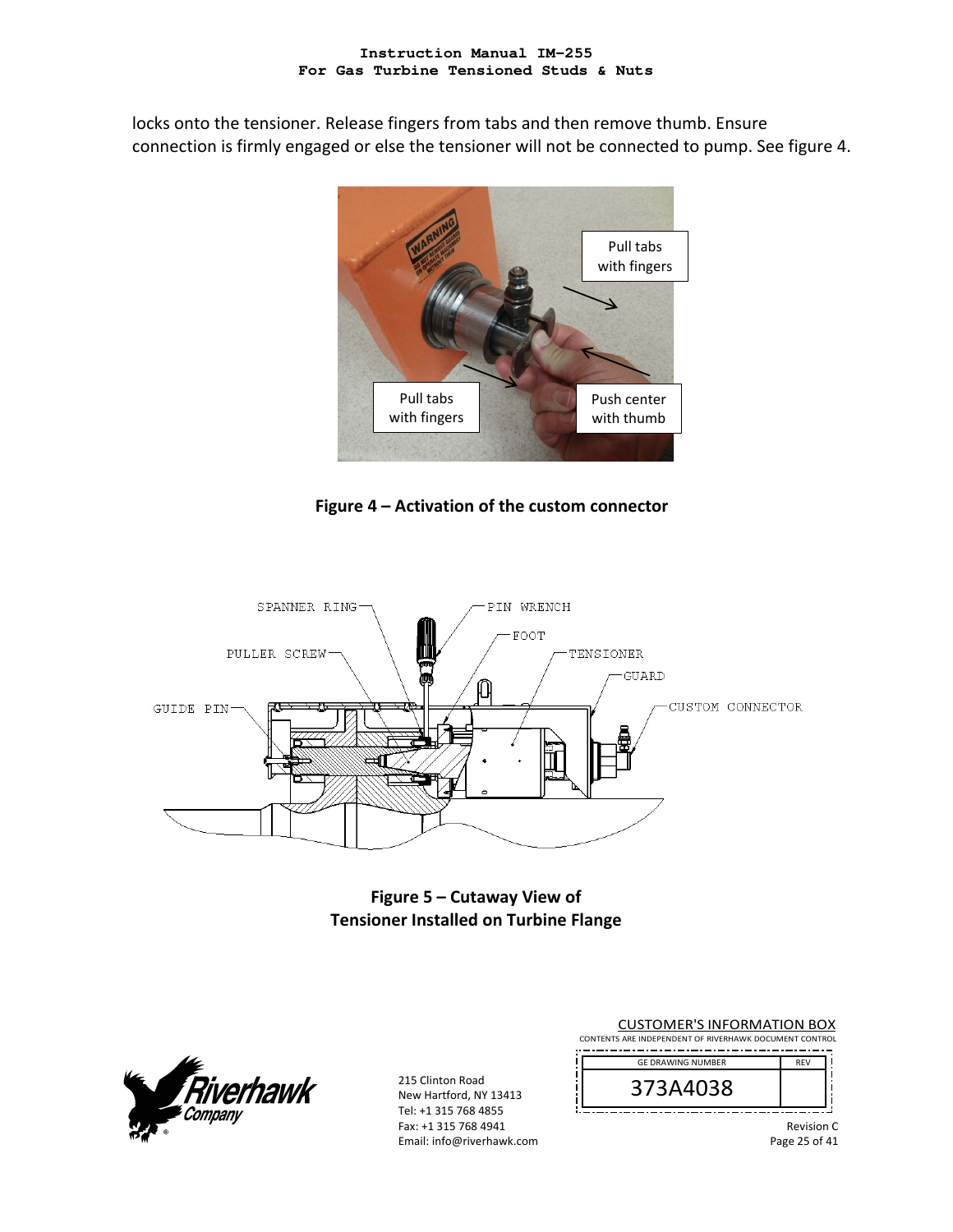

**Figure 6 – Cutaway View of Tensioner Installed on Generator Flange** 

### **CAUTION**

Personal injury and equipment damage can occur if the puller screw is not securely engaged with the conical threads of the stud. Proper engagement is achieved when the puller screw is tight in the stud and is not cross‐threaded into the conical thread.

# **8.2 Removing Air from the Hydraulic System (Bleeding the air)**

Removing the air from the tensioner's and pump's hydraulics is not required. This has been done at the Riverhawk factory.

# **9.0 Stud Pulling and Tensioning**

The studs will be tensioned in two steps, at 50% pressure and at final pressure. Follow the tensioning sequence for each flange joint as defined on the data sheets found at the end of this manual**.** 

**Note:** Before threading the puller screw into the stud, carefully check the cleanliness of both the stud's and the puller screw's conical threads. Apply a light coat of clean turbine oil or a spray lubricant to the puller screw. Do not use "Never Seize" on the conical threads. This procedure will ease assembly and assure positive mating of the threads before tightening.



215 Clinton Road New Hartford, NY 13413 Tel: +1 315 768 4855 Fax: +1 315 768 4941 Email: info@riverhawk.com

| <b>CUSTOMER'S INFORMATION BOX</b>                      |            |  |  |
|--------------------------------------------------------|------------|--|--|
| CONTENTS ARE INDEPENDENT OF RIVERHAWK DOCUMENT CONTROL |            |  |  |
| <b>GE DRAWING NUMBER</b>                               | <b>RFV</b> |  |  |
| 373A4038                                               |            |  |  |
|                                                        |            |  |  |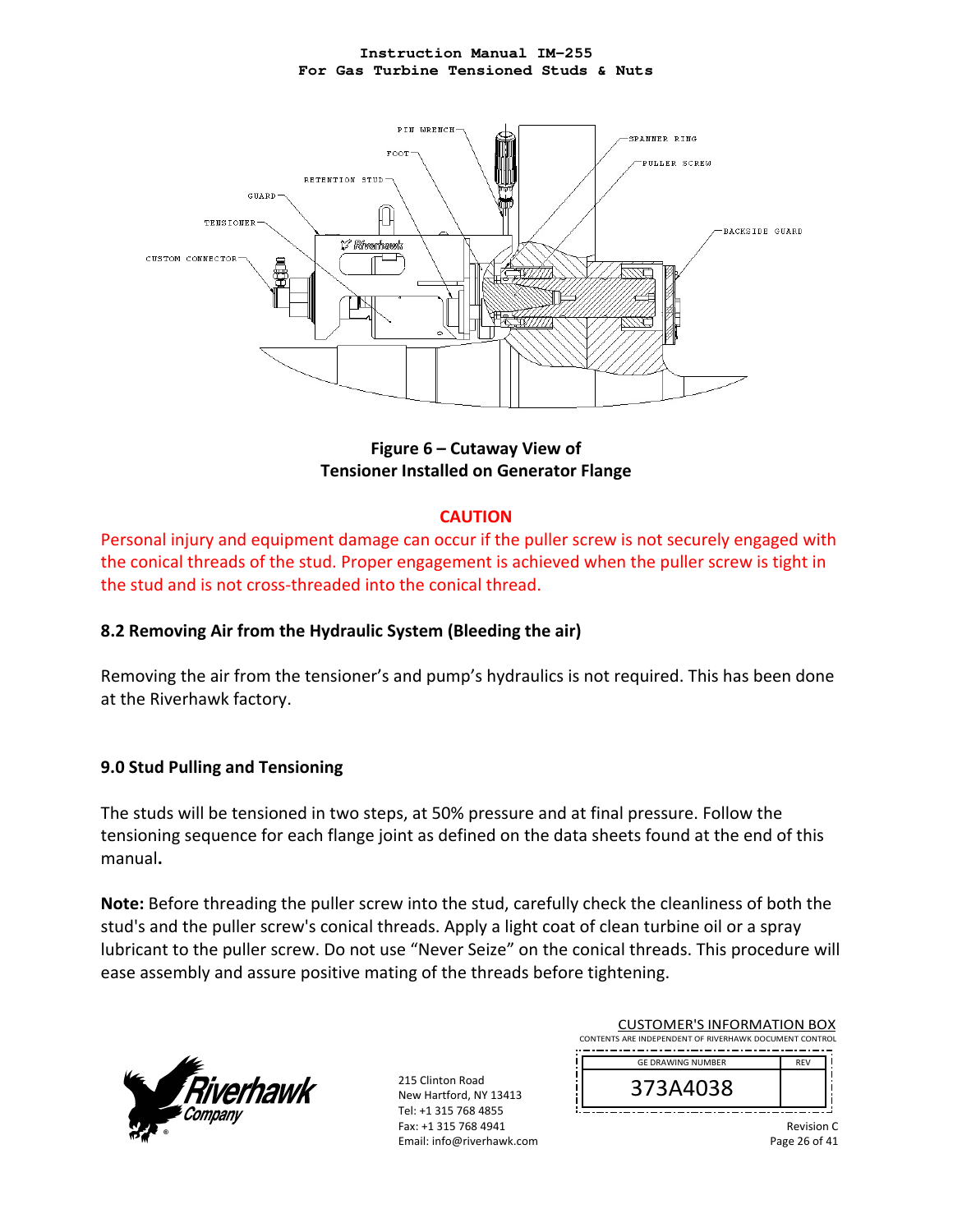### **WARNING**

The safety guard MUST be in place and hands kept out of designated areas at all times when the tensioner is pressurized otherwise personal injury can occur.

### **9.1 Tensioning at 50% pressure**

After the tensioner is properly installed apply hydraulic pressure to the tool. Bring the pressure to the 50% level in accordance with the following table.

| <b>Flange Position</b>       | <b>Stud Size</b> | 50% Pressure | 50% Stretch    |
|------------------------------|------------------|--------------|----------------|
| Turbine to Coupling          | $2 - 1/4"$       | 9000 psi     | Do not measure |
|                              | $[58$ mm         | [620 bar]    | Do not use     |
| <b>Coupling to Generator</b> | $2 - 3/4"$       | 10000 psi    | Do not measure |
|                              | $[71$ mm]        | [690 bar]    | Do not use     |

### **9.1.1 Tightening of Nuts**

Tighten the cylindrical nuts hand tight using the pin wrench and spanner ring, as depicted in Figures 5 & 6. Turn the nut until it bottoms on the flange. Then apply torque to turn the nut an additional 10 degrees. This will aid in achieving the desired stretch.

### **WARNING:**

Keep hands clear of the tool while the pressure is building up. This includes the pin wrench for tightening the spanner ring (nut). Once the tool is stabilized at pressure then and only then can the nut be tightened. This reduces the potential of personal injury.

# **9.2.1 Removing the Tensioner from an Installed Stud GAS TURBINE END**

The tensioner removal is to be accomplished by the following steps:

- 1. Release the tensioner tool pressure by opening the valve on the pump. Leave valve open. (This is automatic on the air‐operated hydraulic pump) Allow approximately 20 seconds for tensioner to fully retract, then remove hose from tensioner.
- 2. Unscrew knurled fitting at the end of the guard and remove guard.
- 3. Unscrew tensioner from puller screw. Use **caution** to ensure that hands are not between tensioner and coupling when tensioner becomes disengaged from puller screw.



215 Clinton Road New Hartford, NY 13413 Tel: +1 315 768 4855 Fax: +1 315 768 4941 Email: info@riverhawk.com

| <b>CUSTOMER'S INFORMATION BOX</b><br>CONTENTS ARE INDEPENDENT OF RIVERHAWK DOCUMENT CONTROL |            |  |
|---------------------------------------------------------------------------------------------|------------|--|
| <b>GE DRAWING NUMBER</b>                                                                    | <b>REV</b> |  |
| 373A4038                                                                                    |            |  |
|                                                                                             |            |  |

Revision C Page 27 of 41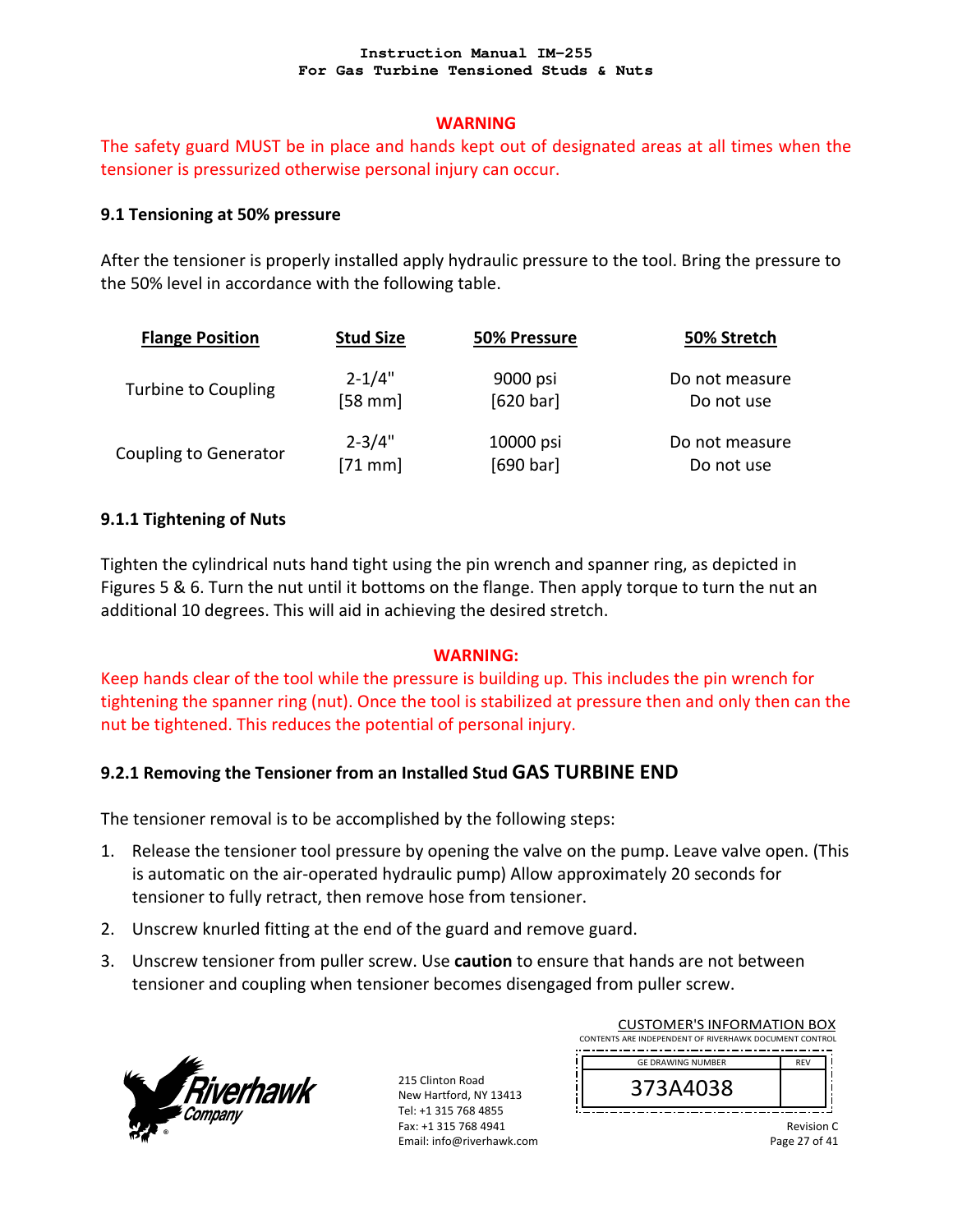- 4. Remove the foot.
- 5. Unscrew the puller screw using an Allen wrench.
- 6. Tapping the Allen wrench with a hammer or the use of a 3‐4' breaker bar may be necessary to loosen the puller screw.
- 7. Remove the spanner ring from nut.
- 8. Move the tool to the next stud/nut assembly to be tensioned, following the sequence/pattern as defined on the supplied data sheets.

# **9.2.2 Removing the Tensioner from an Installed Stud GENERATOR END**

The tensioner removal is to be accomplished by the follows steps:

- 1. Release the tensioner tool pressure by opening the valve on the pump. Leave valve open. (This is automatic on the air‐operated hydraulic pump) Allow approximately 20 seconds for tensioner to fully retract, then remove hose from tensioner.
- 2. Unscrew knurled fitting at the end of the guard and remove guard.
- 3. Unscrew tensioner from puller screw. Use **caution** to ensure that hands are not between tensioner and coupling when tensioner becomes disengaged from puller screw.
- 4. Remove the foot from puller screw.
- 5. Unscrew the puller screw and retention studs using an Allen wrench.
- 6. Tapping the Allen wrench with a hammer or the use of a 3‐4' breaker bar may be necessary to loosen the puller screw.
- 7. Remove the spanner ring from nut.
- 8. Move the tool to the next stud/nut assembly to be tensioned, following the sequence/pattern as defined on the supplied data sheets.

#### **9.3 Tensioning at Final Pressure**

Repeat the pulling and tightening procedure stated above at full pressure. Measure the stud length after all of the studs have been tensioned. The final pressure and required stretch values are listed in the following table.

#### **WARNING**

**The safety guard must be in place at all times. Keep hands out of designated areas at all times when the tensioner is pressurized otherwise personal injury can occur.** 



215 Clinton Road New Hartford, NY 13413 Tel: +1 315 768 4855 Fax: +1 315 768 4941 Email: info@riverhawk.com

| CONTENTS ARE INDEPENDENT OF RIVERHAWK DOCUMENT CONTROL |            |  |
|--------------------------------------------------------|------------|--|
| <b>GE DRAWING NUMBER</b>                               | <b>RFV</b> |  |
| 373A4038                                               |            |  |

Revision C

CUSTOMER'S INFORMATION BOX

Page 28 of 41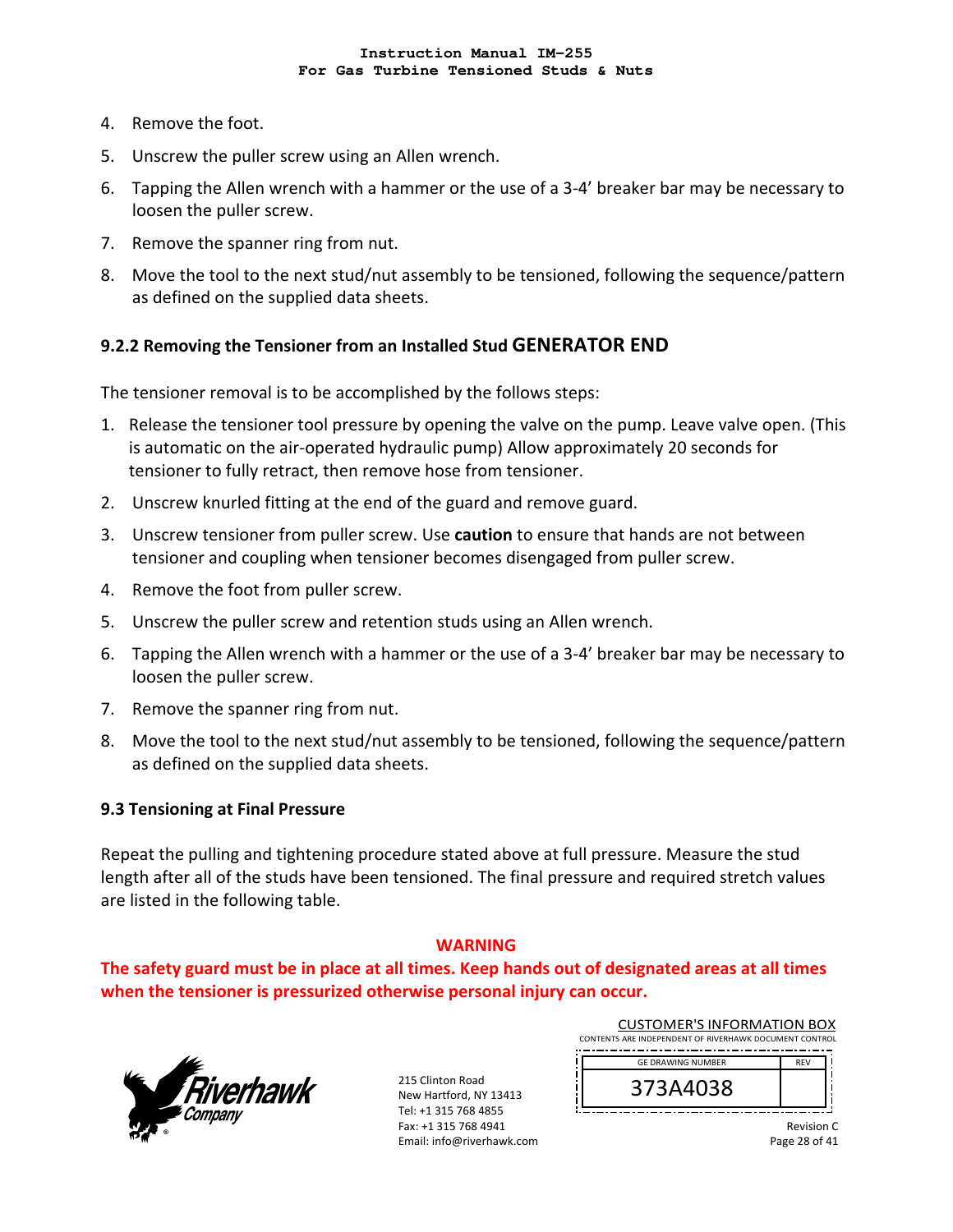#### **CAUTION**

**Before threading the puller screw into the stud, carefully check the cleanliness of both the stud's and the puller screw's conical threads. Apply a light coat of clean turbine oil or a spray lubricant to the puller screw. This procedure will ease assembly and assure positive mating of the threads before tightening. Do not use "Never Seize" on the conical threads.** 

### **CAUTION**

**Do not exceed the maximum pressure marked on the tensioner. Excessive pressure can damage the stud and puller screw.** 

### **CAUTION**

**Do not tighten the nut while the tool is coming up to pressure; wait until pressure is achieved before attempting to tighten the nut with the spanner ring. If the tool is not properly installed, the tool could jump off the stud while coming up to pressure.** 

| <b>Flange Position</b>       | <b>Stud Size</b>  | <b>Final Pressure</b> | <b>Final Stretch</b>  |
|------------------------------|-------------------|-----------------------|-----------------------|
| <b>Turbine to Coupling</b>   | $2 - 1/4"$        | 17000 psi             | $0.017" - 0.020"$     |
|                              | [58 mm]           | $[1170 \text{ bar}]$  | $[0.43$ mm - 0.51 mm  |
| <b>Coupling to Generator</b> | $2 - 3/4"$        | 18000 psi             | $0.012" - 0.014"$     |
|                              | $[71 \text{ mm}]$ | [1240 bar]            | $[0.31$ mm - 0.36 mm] |

Incorrect stretch values can be corrected by uninstalling some or all of the selected studs. Re‐ measure the initial length of the studs and repeat the installation instructions studs. Excessive stretch variations can also be corrected by the same method.

Have final stretch values approved by the supervisor responsible for the installation.

# **10.0 Thread Locking**

Once pulling and tensioning is completed all stud nuts must be locked in position.



215 Clinton Road New Hartford, NY 13413 Tel: +1 315 768 4855 Fax: +1 315 768 4941 Email: info@riverhawk.com

| <b>CUSTOMER'S INFORMATION BOX</b><br>CONTENTS ARE INDEPENDENT OF RIVERHAWK DOCUMENT CONTROL |            |  |
|---------------------------------------------------------------------------------------------|------------|--|
| <b>GE DRAWING NUMBER</b>                                                                    | <b>RFV</b> |  |
| 373A4038                                                                                    |            |  |

Revision C Page 29 of 41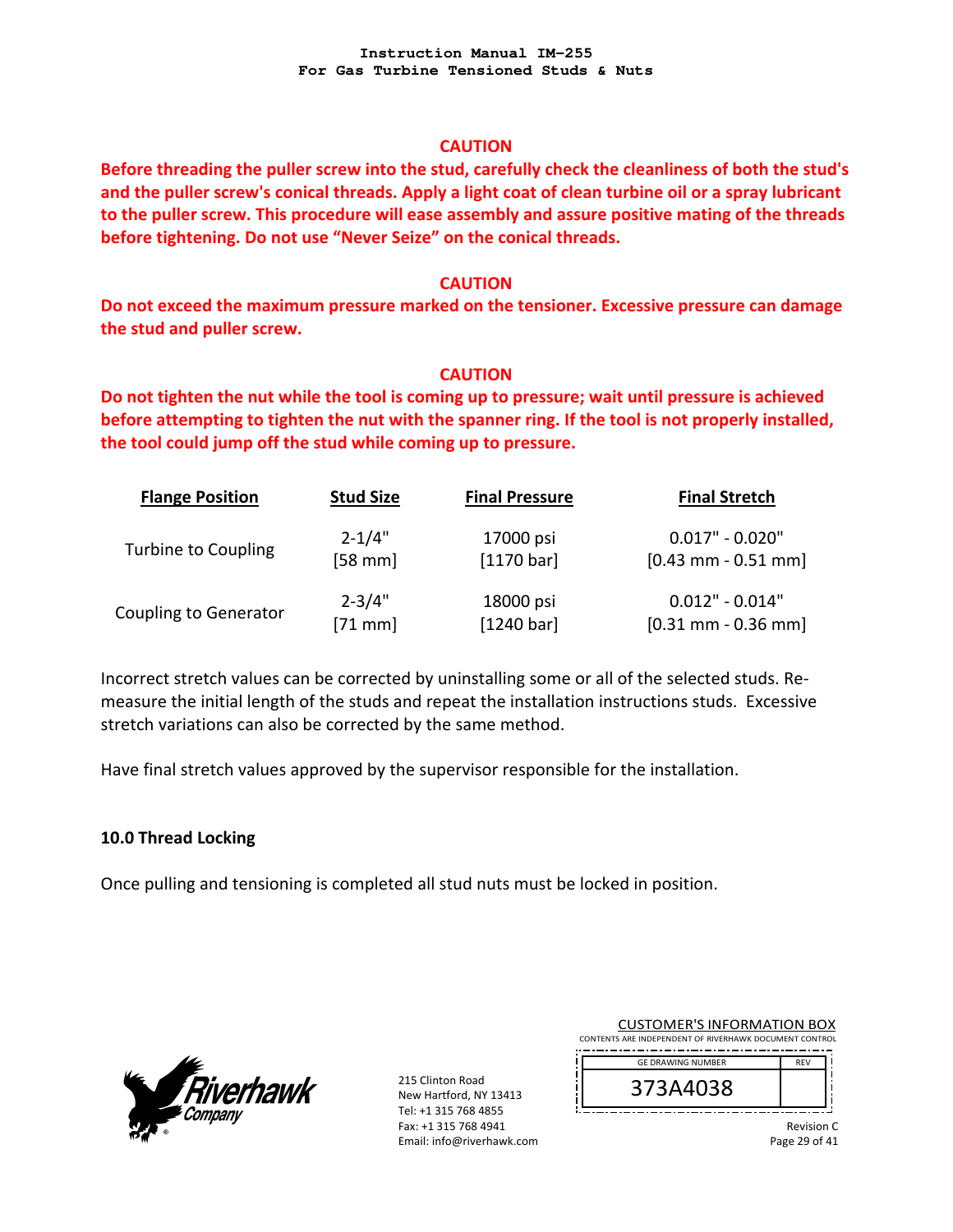

**Sample Picture of a Riverhawk Locknut** 

Mechanical Locknuts have two set screws located in the top face, see picture. Before threading the nut onto the stud check to be certain that the set screws are free to turn. Once the nut is seated, torque the set screws to the values specified in the following table. When seated and torqued to the values specified the load created by the set screw displaces the thread of the nut in the area of the web creating the desired locking action.

| <b>Stud Size</b>       | <b>Set Screw Size</b> | <b>Torque</b>                                          |
|------------------------|-----------------------|--------------------------------------------------------|
| $2 - 1/4"$<br>$[58$ mm | $1/4$ "-28 UN         | 70 in Ibs - 80 in Ibs<br>$[7.9 N·m - 9.0 N·m]$         |
| $2 - 3/4"$<br>$[71$ mm | $3/8$ "-24 UN         | $200$ in lbs - $250$ in lbs<br>$[22.6 N·m - 28.2 N·m]$ |

### **11.0 Stud/Nut removal**

Begin by checking the stick-out dimension of the installed studs. If the stick-dimensions are wrong, contact Riverhawk for assistance.

Section 11.1 describe the procedures to be followed in removing nuts with the mechanical locking feature.



215 Clinton Road New Hartford, NY 13413 Tel: +1 315 768 4855 Fax: +1 315 768 4941 Email: info@riverhawk.com

|                                                        | <b>CUSTOMER'S INFORMATION BOX</b> |            |
|--------------------------------------------------------|-----------------------------------|------------|
| CONTENTS ARE INDEPENDENT OF RIVERHAWK DOCUMENT CONTROL |                                   |            |
|                                                        | <b>GE DRAWING NUMBER</b>          | <b>REV</b> |
|                                                        | 373A4038                          |            |
|                                                        |                                   | Revision   |

Page 30 of 41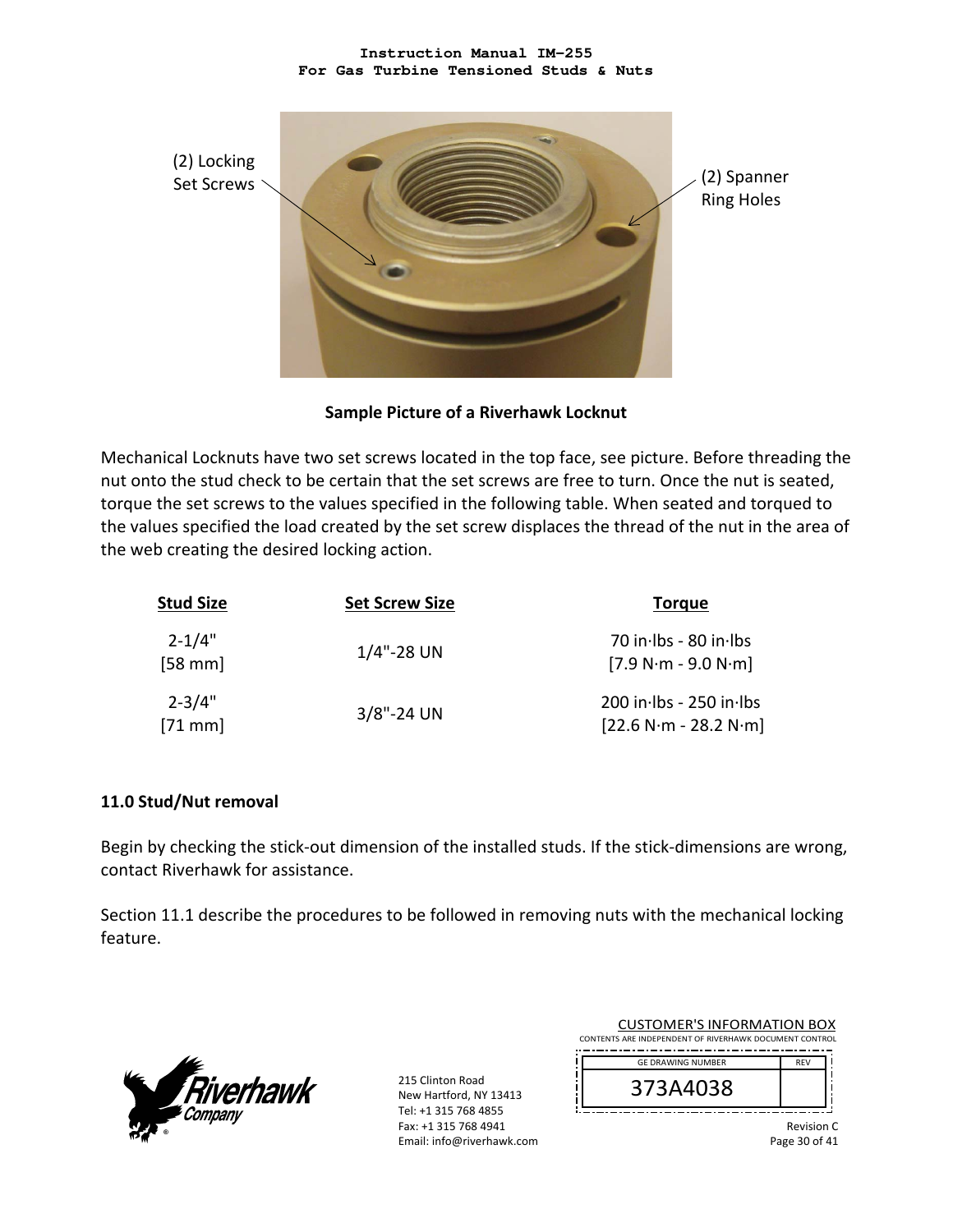### **11.1 Removal of Assemblies with Mechanical Locknuts**

For those assemblies which have been locked using mechanical locknuts, removal is accomplished as follows:

- Using a wire brush, GT‐4253, and shop air clean the conical thread of the stud to remove any debris/deposits which may have accumulated during service as described in section 5.2.
- With an Allen-wrench loosen the two locking set screws but do not remove from the nut.



# **Sample Picture of the loosening of a nut's set screws**

- Install the appropriate tensioner onto the stud as described in Section 8.0.
- Apply the appropriate hydraulic pressure per the Table of Section 9.3.
- Using the spanner ring and spanner/pin wrenches, loosen the nut 3/4 turn. Then release the pressure and remove the tensioner.

### **12.0 Storage Instructions**

Follow these directions to properly store your hydraulic tensioner and hydraulic pump kit for long term storage and shipment.

If any damage is observed, contact the Riverhawk Company to schedule a maintenance inspection.



215 Clinton Road New Hartford, NY 13413 Tel: +1 315 768 4855 Fax: +1 315 768 4941 Email: info@riverhawk.com

| <b>CUSTOMER'S INFORMATION BOX</b> |                                                        |            |
|-----------------------------------|--------------------------------------------------------|------------|
|                                   | CONTENTS ARE INDEPENDENT OF RIVERHAWK DOCUMENT CONTROL |            |
|                                   | <b>GE DRAWING NUMBER</b>                               | <b>RFV</b> |
|                                   | 373A4038                                               |            |
|                                   |                                                        |            |

Revision C Page 31 of 41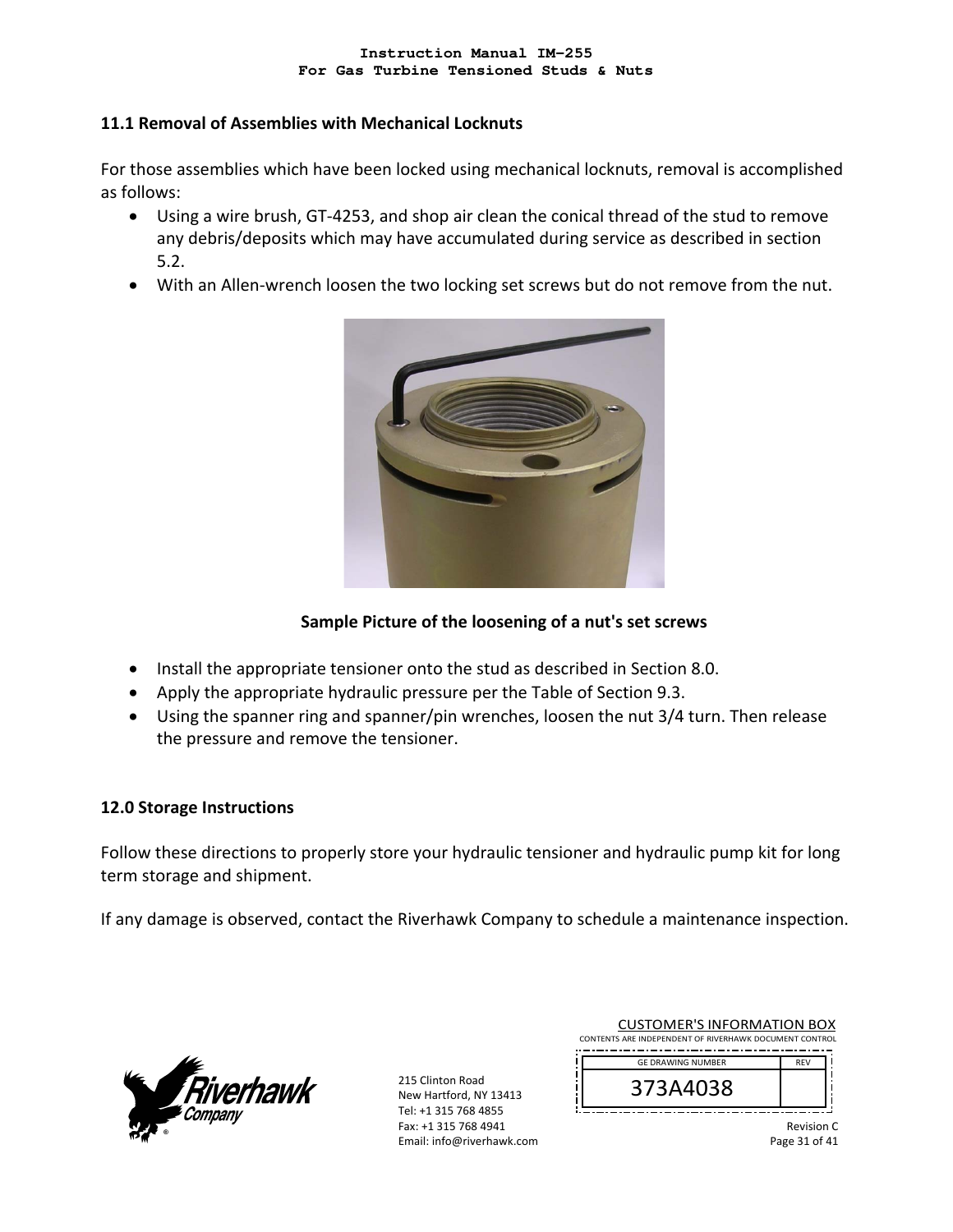### **12.1 Hydraulic Pump Kit Storage**

Refer to the Hydraulic Pump Kit Instruction Manual, IM‐293 (GE VENDOC 373A4058). The latest revision may be obtained by contacting Riverhawk Company or thru www.riverhawk.com.

### **12.2 Hydraulic Tensioner Storage**

Check the tensioner for any damage

- 1. Clean puller screw and check for any debris and dents.
- 2. Knurled interlock fitting should be clean and free to rotate.
- 3. Inspect tensioner guard for any signs of damage. Bent guards must be replaced.
- 4. If any damage is observed, contact the Riverhawk Company to schedule a maintenance inspection.

If any damage is observed, contact the Riverhawk Company to schedule a maintenance inspection.

Place protective plastic cap into the hydraulic port.

Coat the hydraulic tensioner and foot with a light coat of oil and place the tensioner into the original shipping container.

### **12.3 Store shipping container**

Secure the hydraulic pump and hydraulic tensioner into the original shipping containers using the supplied wood braces.

Seal the original shipping container and store under shelter and protected from moisture, sand, and grit.

### **13.0 Frequently Asked Questions**

This section contains some frequently asked questions and problems. If the steps listed here do not solve your problem, contact the Riverhawk Company thru our website, email, or phone call.



215 Clinton Road New Hartford, NY 13413 Tel: +1 315 768 4855 Fax: +1 315 768 4941 Email: info@riverhawk.com

| <b>CUSTOMER'S INFORMATION BOX</b><br>CONTENTS ARE INDEPENDENT OF RIVERHAWK DOCUMENT CONTROL |                          |            |  |
|---------------------------------------------------------------------------------------------|--------------------------|------------|--|
|                                                                                             | <b>GE DRAWING NUMBER</b> | <b>RFV</b> |  |
|                                                                                             | 373A4038                 |            |  |

Revision C

Page 32 of 41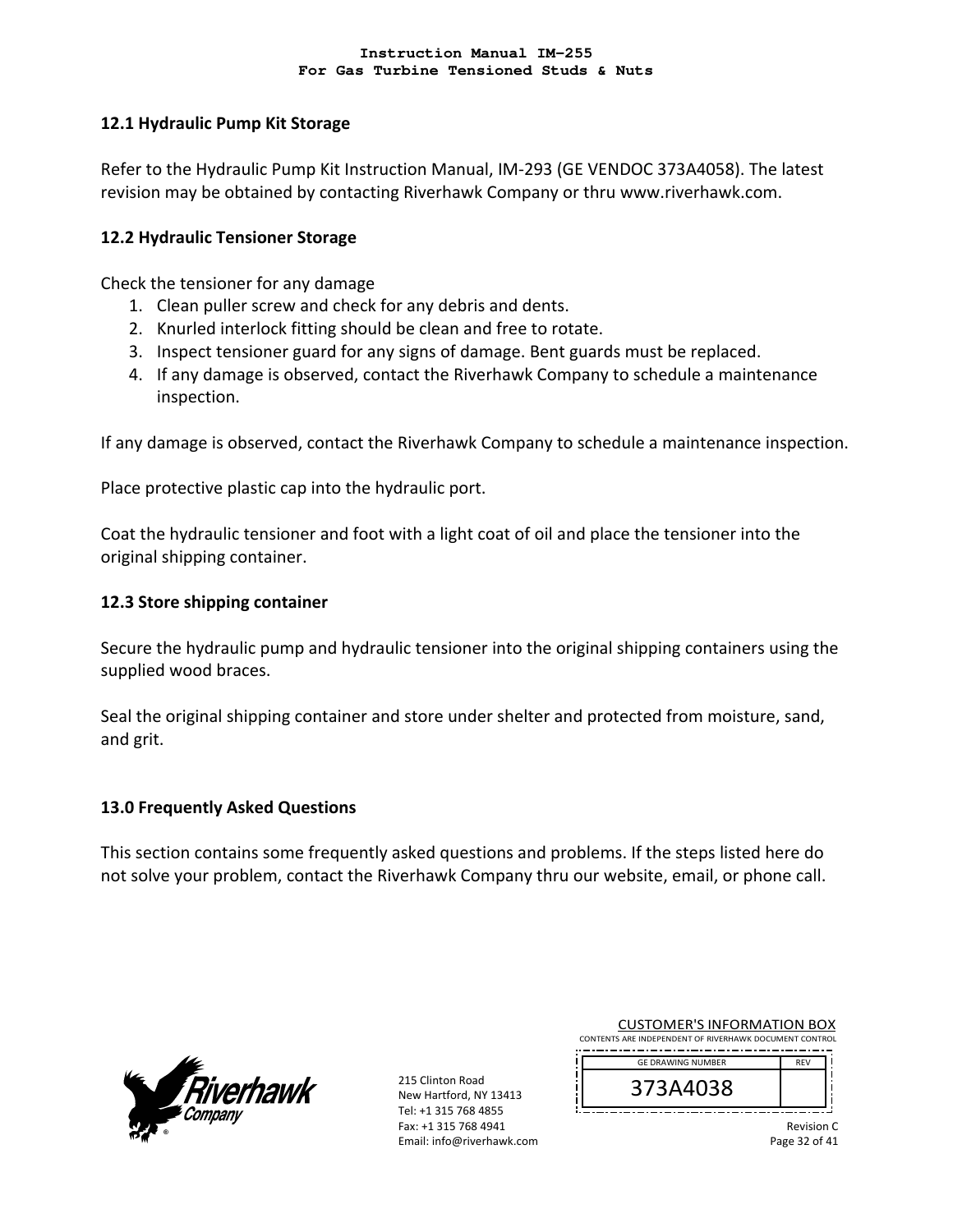- **Q:**  A tensioner has pulled itself out of the stud's conical threads. Can I continue using a tensioner on this stud?
- **A:**  No. Both the tensioner and the stud may have been damaged and must be removed from the work area. If the stud is tensioned, a Nut Buster repair kit, from Riverhawk, must be used to remove the damaged stud by drilling out the nut. Leaving a damaged stud in place will lead to a safety hazard on future outages.

Riverhawk can supply a replacement stud and nut based on the initial weight certification supplied with the hardware set (see section 4.2). The damaged tensioner should also be returned to Riverhawk for inspection and repair.

If a stud must be left in place, paint the damaged stud with a generous amount of indelible, bright‐colored paint. Notify the appropriate GE Safety and Service personnel. Note the location of the damaged stud in the services notes for the machine.

**Q:**  The hydraulic tensioner has been taken up to its final pressure. The final stretch length is short of the final stretch target. What is the next step?

**A:**  Do not increase the hydraulic pressure. Check if the hydraulic pump is set to the right pressure. Install the tensioner and re‐pressurize the tensioner to the final pressure then recheck the stretch measurement. If the stretch value is still short, remove the stud from the hole and re-measure the stud's initial length then try to install the stud again.

**Q:**  The hydraulic tensioner has been taken up to its final pressure. The final stretch length is larger than the final stretch target. What is the next step?

Remove the stud from the bolt hole. Check if the hydraulic pump is set to the right pressure. Re‐measure the stud's initial length then try to install the stud again.

**Q:**  The tensioner is at its final pressure, but the nut cannot be loosened.

**A:**  If the nuts cannot be loosened at the final pressure, continually increasing the pressure will not help and can be dangerous and in some cases make it harder to remove the nut. Check the nut to see if its set screws have been loosened. Check for and remove any corrosion around the nut's threads.



**A:** 

215 Clinton Road New Hartford, NY 13413 Tel: +1 315 768 4855 Fax: +1 315 768 4941 Email: info@riverhawk.com

| CUSTUMER S INFORMATION BUX                             |            |  |
|--------------------------------------------------------|------------|--|
| CONTENTS ARE INDEPENDENT OF RIVERHAWK DOCUMENT CONTROL |            |  |
|                                                        |            |  |
| <b>GE DRAWING NUMBER</b>                               | <b>REV</b> |  |
|                                                        |            |  |
| 373A4038                                               |            |  |
|                                                        |            |  |
|                                                        |            |  |
|                                                        |            |  |

CUCTOMERIC INFORMATION BOY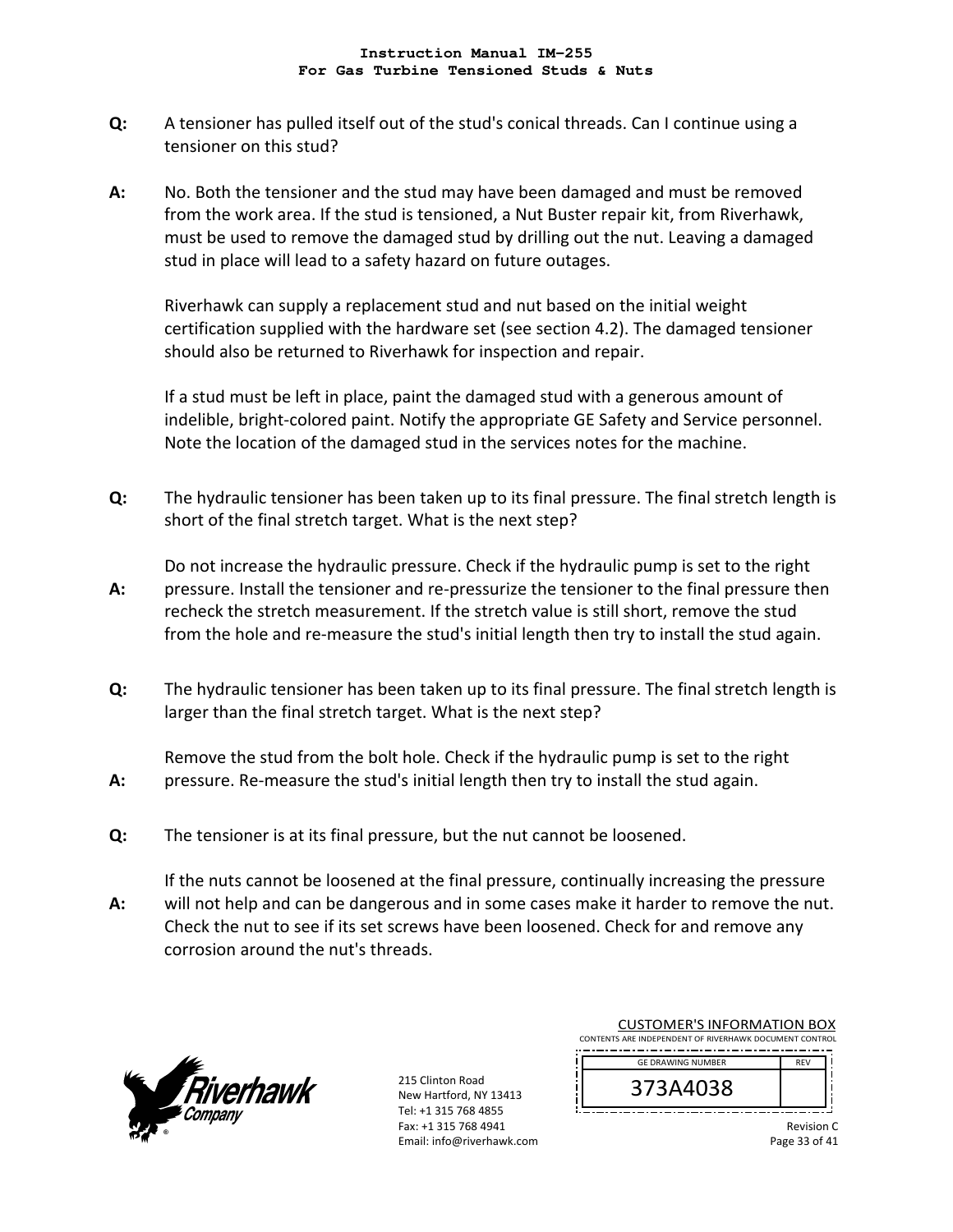- **Q:**  How do I clean the conical threads on a stud?
- **A:**  The conical threads are best cleaned using a spiral wound brass brush in a drill as described in section 5.2. For detailed description refer to Instruction Manual IM‐220.
- **Q:**  During the initial steps of removing a tensioned stud, the stick‐out length is found to be wrong.
- **A:**  Do not proceed. Refer to Instruction Manual IM‐226 or contact Riverhawk for assistance. With the wrong stick‐out length, the hydraulic tensioner has a limited stroke and may not work properly and can be damaged.
- **Q:**  The hydraulic pump appears to be leaking.
- **A:**  Check the hose connection to the hydraulic pump. If the 1/4" high pressure fitting is not assembled correctly as shown in section 7.2, it may look like the pump is leaking. If the problem continues, it may be necessary to open the pump kit. Contact Riverhawk for guidance.
- **Q:**  The hydraulic hose has a collar on it that can't be moved by hand
- **A:**  The hydraulic fitting is shown in section 7.2. The collar is sometimes held in place with a thread locking compound. This prevents the collar from moving too easily. It may be necessary to adjust this collar with a set of vise‐grip pliers. Be careful to not strip the threads off the tube or hose end.

### **14.0 Revision History**

| Revision<br>Letter | <b>Effective Date</b> | Description                  |
|--------------------|-----------------------|------------------------------|
|                    | Apr 29, 2022          | Inserted Appendix B1 thru B3 |
| B                  | Jan 15, 2015          | Updated sections 1.0 and 4.3 |



215 Clinton Road New Hartford, NY 13413 Tel: +1 315 768 4855 Fax: +1 315 768 4941 Email: info@riverhawk.com

| <b>CUSTOMER'S INFORMATION BOX</b><br>CONTENTS ARE INDEPENDENT OF RIVERHAWK DOCUMENT CONTROL |            |
|---------------------------------------------------------------------------------------------|------------|
| <b>GE DRAWING NUMBER</b>                                                                    | <b>REV</b> |
| 373A4038                                                                                    |            |
|                                                                                             | Revision C |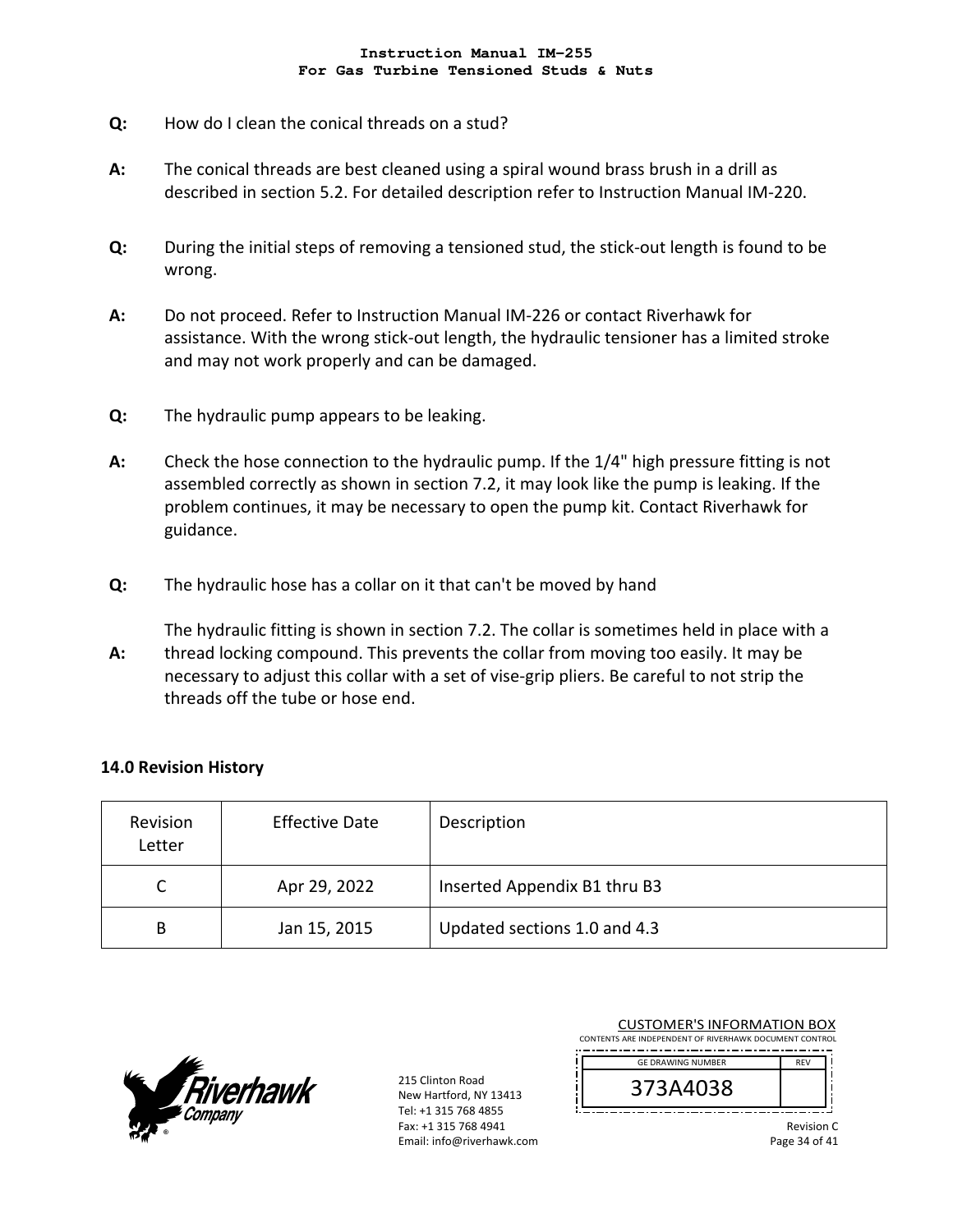| Revision<br>Letter | <b>Effective Date</b> | Description                                                                                                                            |
|--------------------|-----------------------|----------------------------------------------------------------------------------------------------------------------------------------|
| A                  | Apr 23, 2012          | Updated to include HT-5494 allowing tooling for both<br>ends of Syngas load coupling, Revised Sections 3.0, 4.4,<br>6.0, 8.1, 9.2, 9.3 |
|                    | Feb 28, 2012          | Released                                                                                                                               |

### **Appendix A1**

# **EC Declaration of Conformity**

| Manufacturer: | <b>Riverhawk Company</b>    |
|---------------|-----------------------------|
| Address:      | 215 Clinton Road            |
|               | New Hartford, NY 13413, USA |

The hydraulic pump and bolt tensioning tool described in this manual are used for installing and applying tension to large bolts that are specifically designed by Riverhawk Company to be tensioned hydraulically.

All applicable sections of European Directive 2006/42/EC for machinery have been applied and fulfilled in the design and manufacture of the hydraulic pump and bolt tensioning tool described in this manual. Reference also ISO 12100:2010, ISO 4413:2010, and ISO 4414:2010.

Furthermore, this equipment has been manufactured under the Riverhawk quality system per EN ISO 9001:2015

Consult the Declaration of Conformance included with the shipment of this equipment that identifies the authorized Riverhawk representative, applicable serial numbers, and appropriate signature.



215 Clinton Road New Hartford, NY 13413 Tel: +1 315 768 4855 Fax: +1 315 768 4941 Email: info@riverhawk.com

| <b>CUSTOMER'S INFORMATION BOX</b>                      |            |
|--------------------------------------------------------|------------|
| CONTENTS ARE INDEPENDENT OF RIVERHAWK DOCUMENT CONTROL |            |
| <b>GE DRAWING NUMBER</b>                               | <b>RFV</b> |
| 373A4038                                               |            |

Revision C Page 35 of 41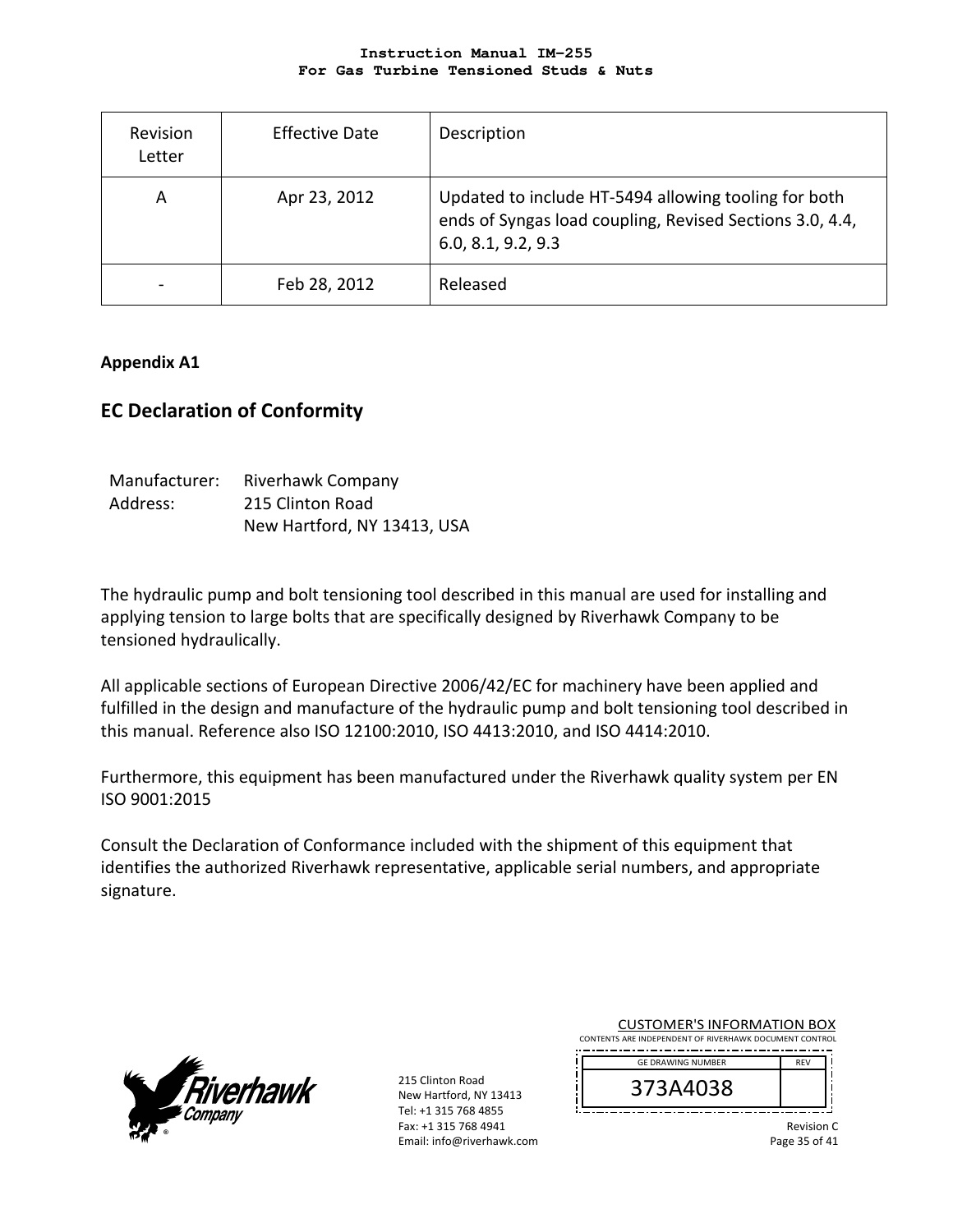## **Appendix A2**

# **UKCA Declaration of Conformity**

| Manufacturer: | Riverhawk Company           |
|---------------|-----------------------------|
| Address:      | 215 Clinton Road            |
|               | New Hartford, NY 13413, USA |

The hydraulic pump and bolt tensioning tool described in this manual are used for installing and applying tension to large bolts that are specifically designed by Riverhawk Company to be tensioned hydraulically.

All applicable sections of Supply of Machinery (Safety) 2008 have been applied and fulfilled in the design and manufacture of the hydraulic pump and bolt tensioning tool described in this manual. Reference also ISO 12100:2010, ISO 4413:2010, and ISO 4414:2010.

Furthermore, this equipment has been manufactured under the Riverhawk quality system per EN ISO 9001:2015

Consult the Declaration of Conformance included with the shipment of this equipment that identifies the authorized Riverhawk representative, applicable serial numbers, and appropriate signature.



215 Clinton Road New Hartford, NY 13413 Tel: +1 315 768 4855 Fax: +1 315 768 4941 Email: info@riverhawk.com

CUSTOMER'S INFORMATION BOX CONTENTS ARE INDEPENDENT OF RIVERHAWK DOCUMENT CONTROL -------------------------

| <b>GE DRAWING NUMBER</b> | <b>RFV</b> |
|--------------------------|------------|
| 373A4038                 |            |

Revision C

Page 36 of 41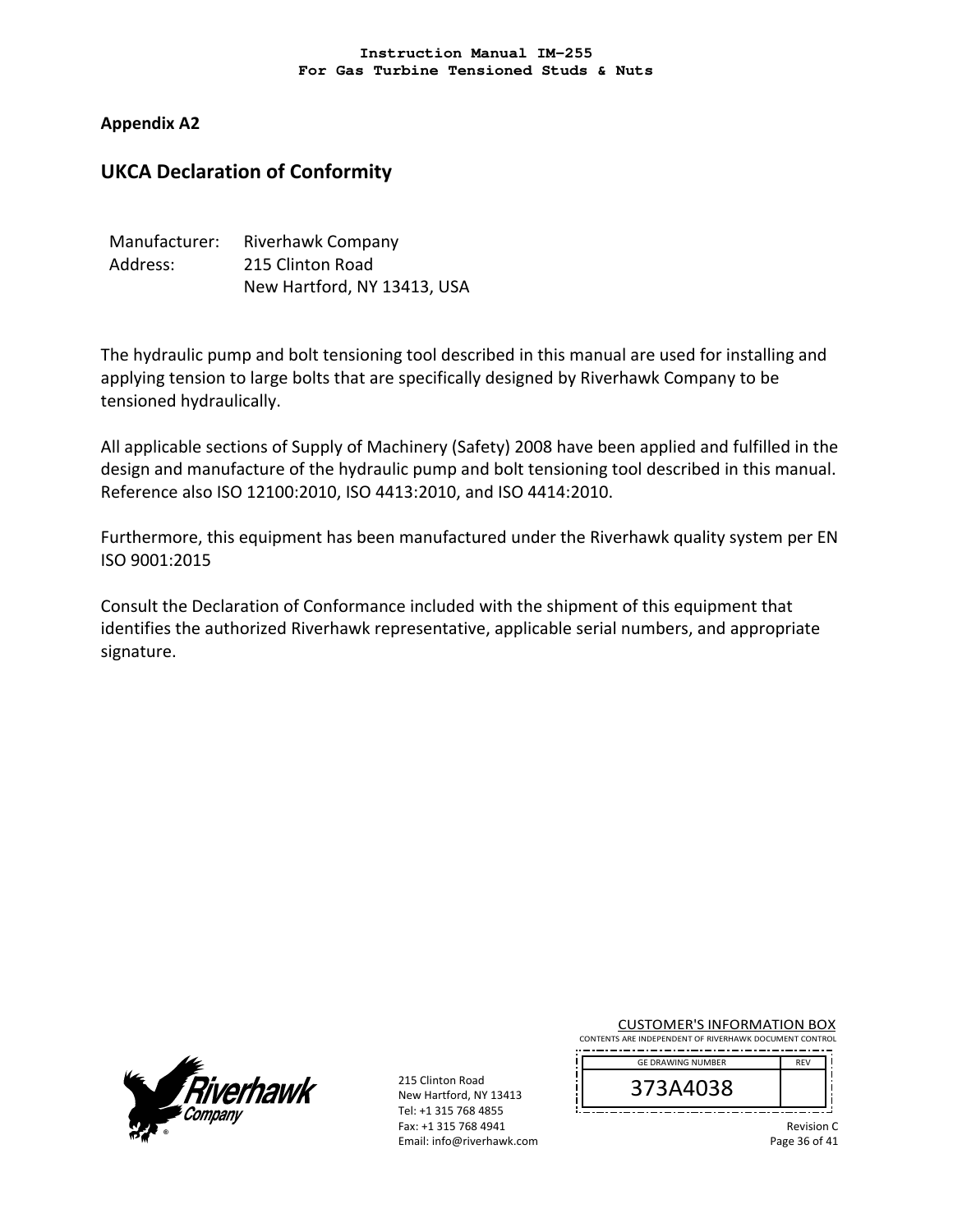# **Appendix B1 ‐ Hydraulic Fittings**



Riverhawk tensioners use a 1/4" High Pressure port to connect its hydraulic hoses. The hose connector is made from a three piece assembly: a gland nut, a collar, and a 1/4" tube or 1/4" hose end. (See Illustration 1)

To assembly the fitting, slide the gland nut over the 1/4" tube or 1/4" hose end. Turn the collar counter‐ clockwise (**left hand** thread) on to the tube or hose end as shown in Illustration 1.

The collar should be placed .125" (3.2 mm) from the tip of the cone. (See Illustration 2) It may be necessary to adjust this collar with a set of vise‐grip pliers. Be careful to not strip the threads off the tube or hose end.

Slide the gland nut down over the collar. (See Illustration 3) Insert the 1/4" tube or 1/4" hose end into tensioner or hydraulic pump. While firmly holding the tube or hose end to stop it from rotating, turn the gland nut clockwise (**right hand** thread) and torque the gland nut to 25 FT‐LBS (34 N‐m).

# Tips:

- Make sure all parts are clean and free from debris.
- Protect the cone on the end of the 1/4" tube or 1/4" hose end from scratches as this is the sealing surface.
- Replace red plastic caps when finished to protect the threads and cone.



215 Clinton Road New Hartford, NY 13413 Tel: +1 315 768 4855 Fax: +1 315 768 4941 Email: info@riverhawk.com



Revision C Page 37 of 41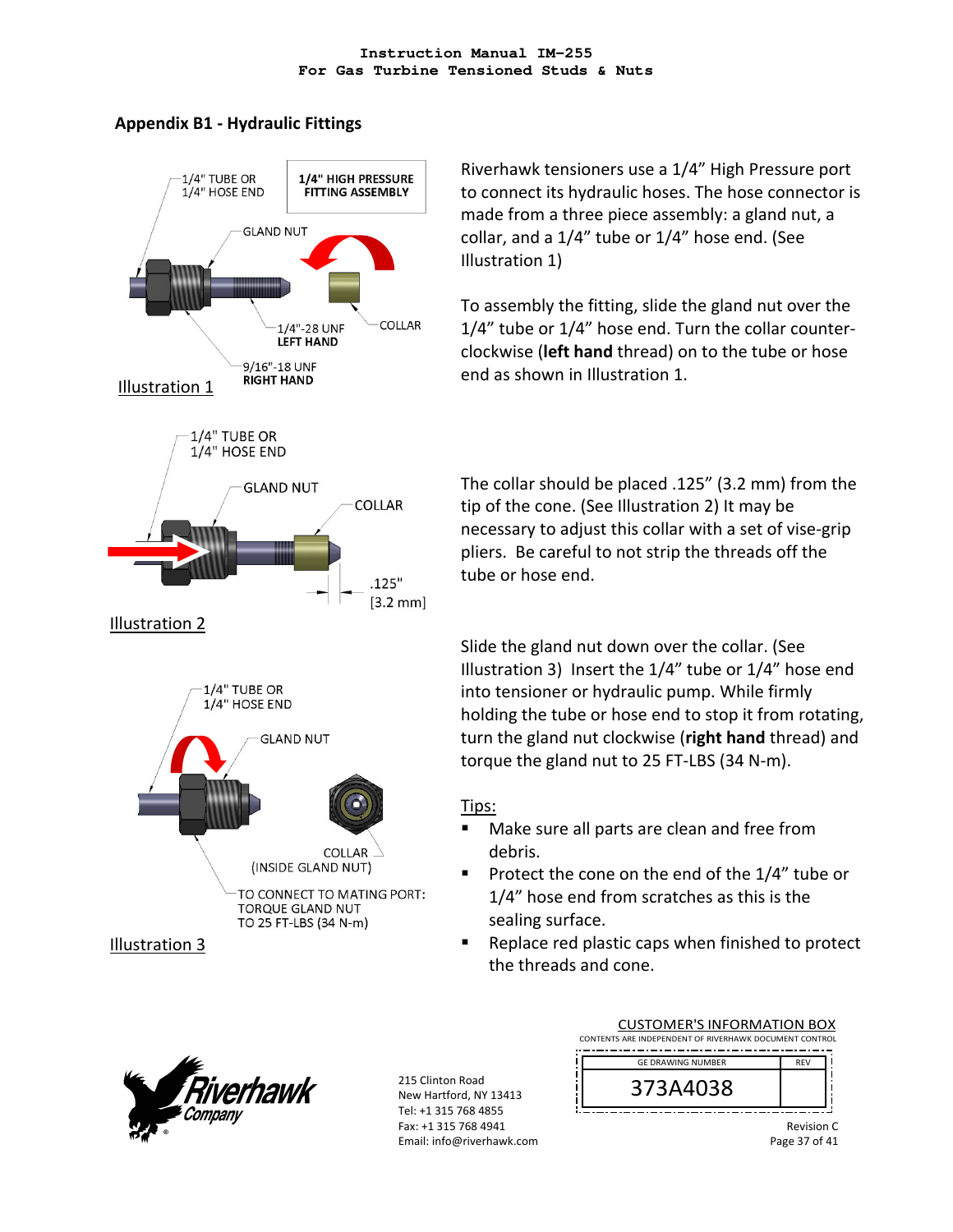### **Appendix B2 – Puller Screw Release Tape Installation**

Reference: GT‐6516 (GE 373A4080)

### **Caution**

**Apply a light coat of clean turbine oil or a spray lubricant to the puller screw. This procedure will ease assembly and assure positive mating of the threads before tightening. Do not use "Never Seize" on the conical threads.** 

To use puller screw release tape

‐During tensioner assembly

- 1. Following steps in the tensioner installation manual, before inserting the puller screw into the stud.
- 2. Insert a single puller screw release tape onto the internal thread of the stud leaving approximately 1/8" [3mm] sticking out of the end of the stud. (see picture below)
- 3. Insert puller screw into stud, per instruction manual and continue assembly of the tensioner.
- ‐After tensioning and removal of tensioner from stud
	- 1. Follow appropriate tensioner installation manual for disassembly of the tensioner.
	- 2. Once tensioner is removed, clean studs internal thread and puller screw external thread to remove all debris left behind by puller screw release tape using brass power brush (GT‐ 4253)



**‐Release tape should only be used for stud installation**; puller screw engagement does not require the use of release tape during de‐tensioning of the studs.

‐**Do not substitute for Riverhawk release tape**, contact Riverhawk for support (+1) 315‐768‐4855 or www.Riverhawk.com



215 Clinton Road New Hartford, NY 13413 Tel: +1 315 768 4855 Fax: +1 315 768 4941 Email: info@riverhawk.com

| <b>CUSTOMER'S INFORMATION BOX</b>                      |            |  |
|--------------------------------------------------------|------------|--|
| CONTENTS ARE INDEPENDENT OF RIVERHAWK DOCUMENT CONTROL |            |  |
| <b>GE DRAWING NUMBER</b>                               | <b>RFV</b> |  |
| 373A4038                                               |            |  |

Revision C

Page 38 of 41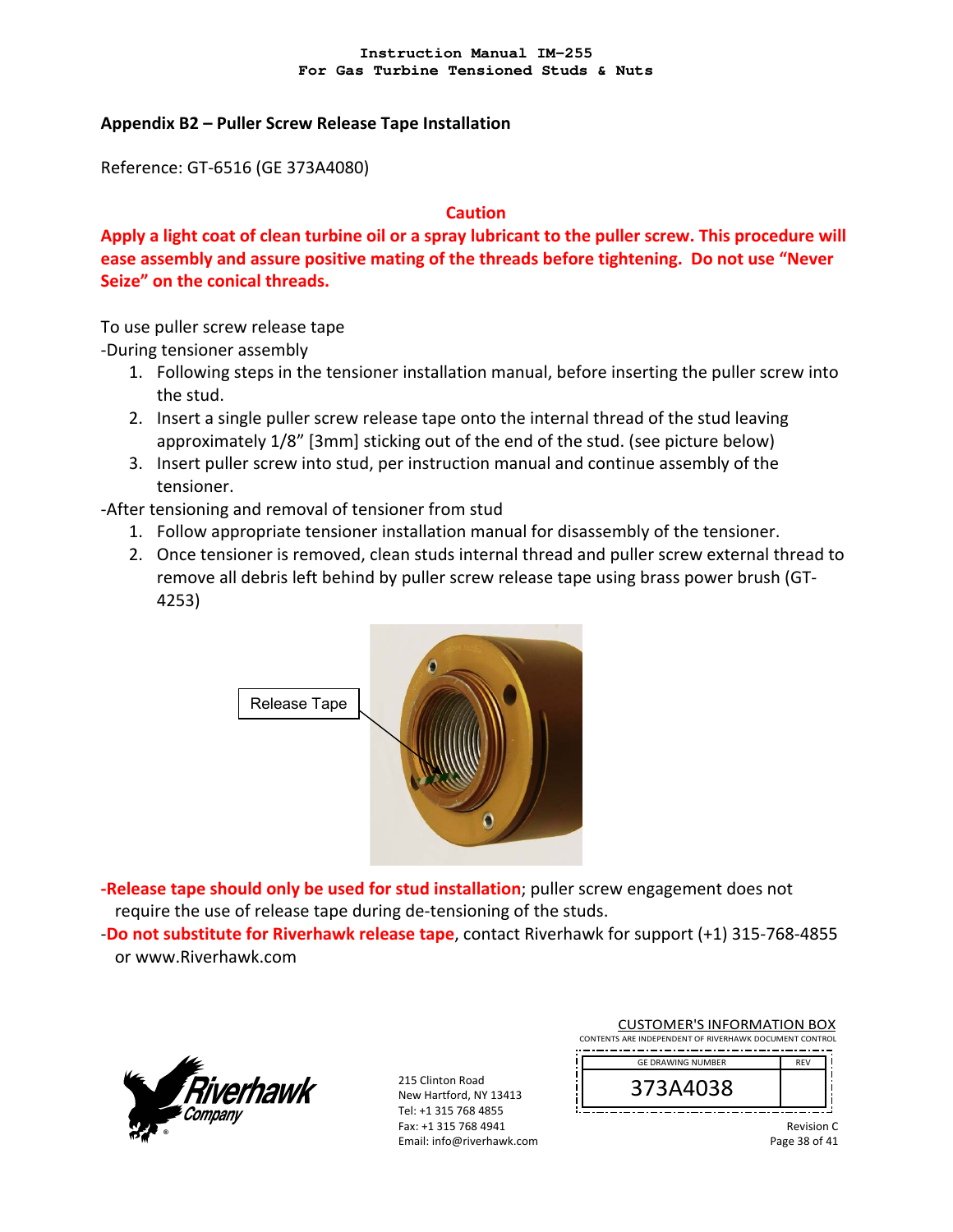### **Appendix B3 ‐ Hydraulic Tensioner's Burst Disc Replacement**

The hydraulic tensioner's burst disc is a key element in the overall safe use of the hydraulic tensioner.

Each tensioner is shipped from our factory with one burst disc already installed in the tensioner and with another spare disc for field replacement. Extra burst discs are available from Riverhawk for replacement purposes.

To replace a damaged burst disc:

- 1. Remove the hydraulic port's dispersion nut, compression ring, and damaged burst disc.
- 2. Discard the damaged burst disc.
- 3. Clean the dispersion nut, compression ring, new burst disc, and the hydraulic port with a solvent to ensure a dirt‐free installation.
- 4. Reassemble new burst disc, compression ring, and dispersion nut into the same hydraulic port.

### **Warning**

**A damaged burst disc must be replaced with a with a burst disc of the same design and pressure rating. Do not substitute a damaged burst disc with a different disc type, a different pressure rating, or a foreign object.**



rhawk

215 Clinton Road New Hartford, NY 13413 Tel: +1 315 768 4855 Fax: +1 315 768 4941 Email: info@riverhawk.com

| <b>GE DRAWING NUMBER</b> | <b>REV</b> |
|--------------------------|------------|
| 3/3A4038                 |            |

CUSTOMER'S INFORMATION BOX

Page 39 of 41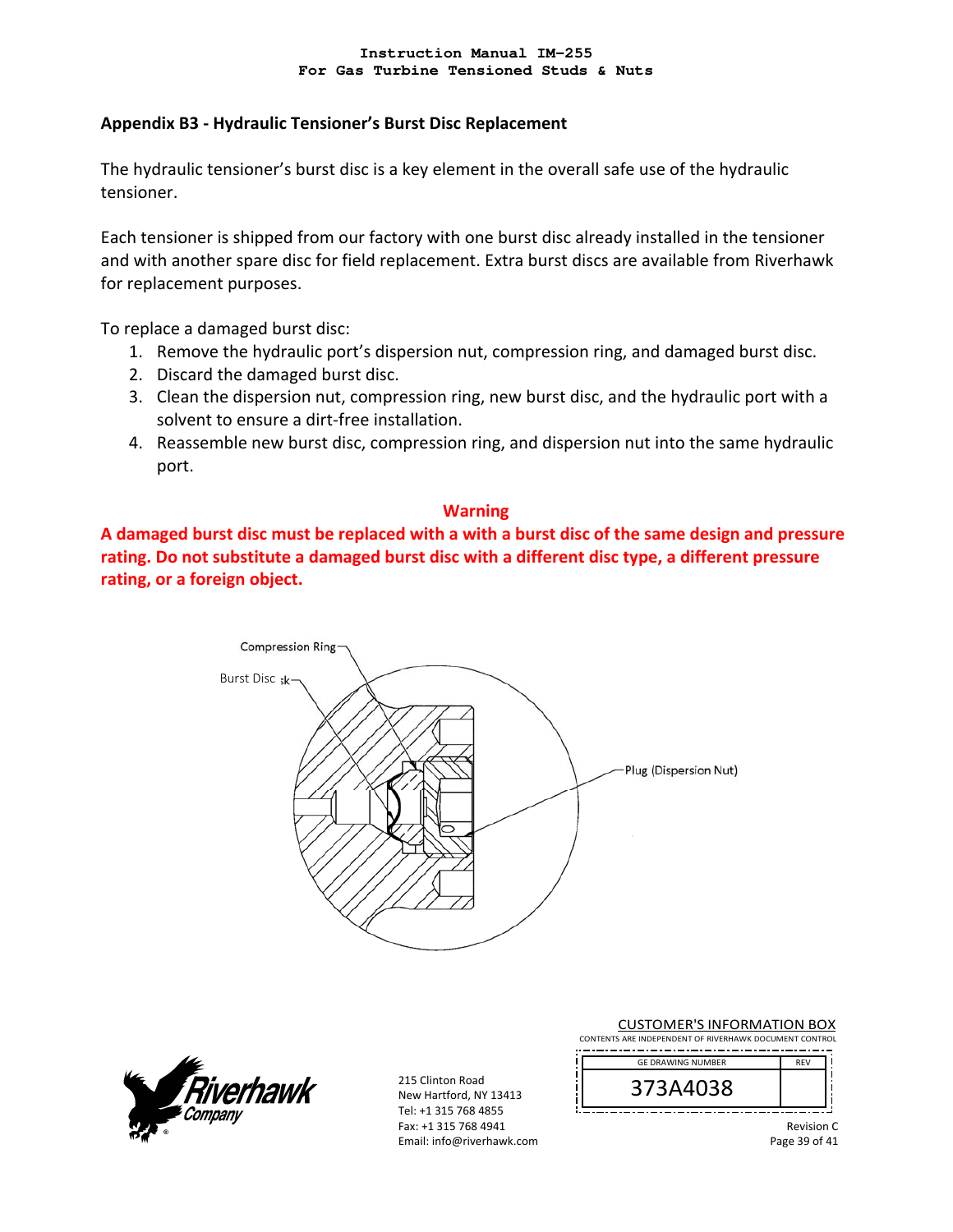# **Appendix C1**

STRETCH RECORD SHEET FOR THE TURBINE END

TURBINE NUMBER:

DATE:

TECHNICIAN:

SUPERVISOR:



| <b>HOLE NUMBER</b> | STARTING LENGTH | <b>FINAL LENGTH</b> | <b>FINAL STRETCH</b> |
|--------------------|-----------------|---------------------|----------------------|
| $\mathbf 1$        |                 |                     |                      |
| $10\,$             |                 |                     |                      |
| $\mathbf 2$        |                 |                     |                      |
| $11\,$             |                 |                     |                      |
| $\mathsf 3$        |                 |                     |                      |
| $12\,$             |                 |                     |                      |
| $\pmb{4}$          |                 |                     |                      |
| 13                 |                 |                     |                      |
| $\sf 5$            |                 |                     |                      |
| $14\,$             |                 |                     |                      |
| $\boldsymbol{6}$   |                 |                     |                      |
| $15\,$             |                 |                     |                      |
| $\overline{7}$     |                 |                     |                      |
| ${\bf 16}$         |                 |                     |                      |
| $\bf 8$            |                 |                     |                      |
| $17\,$             |                 |                     |                      |
| $\mathsf 9$        |                 |                     |                      |
| $18\,$             |                 |                     |                      |



215 Clinton Road New Hartford, NY 13413 Tel: +1 315 768 4855 Fax: +1 315 768 4941 Email: info@riverhawk.com

#### CUSTOMER'S INFORMATION BOX

CONTENTS ARE INDEPENDENT OF RIVERHAWK DOCUMENT CONTROL --------------------

| <b>GE DRAWING NUMBER</b> | <b>RFV</b> |
|--------------------------|------------|
| 373A4038                 |            |

Revision C

Page 40 of 41